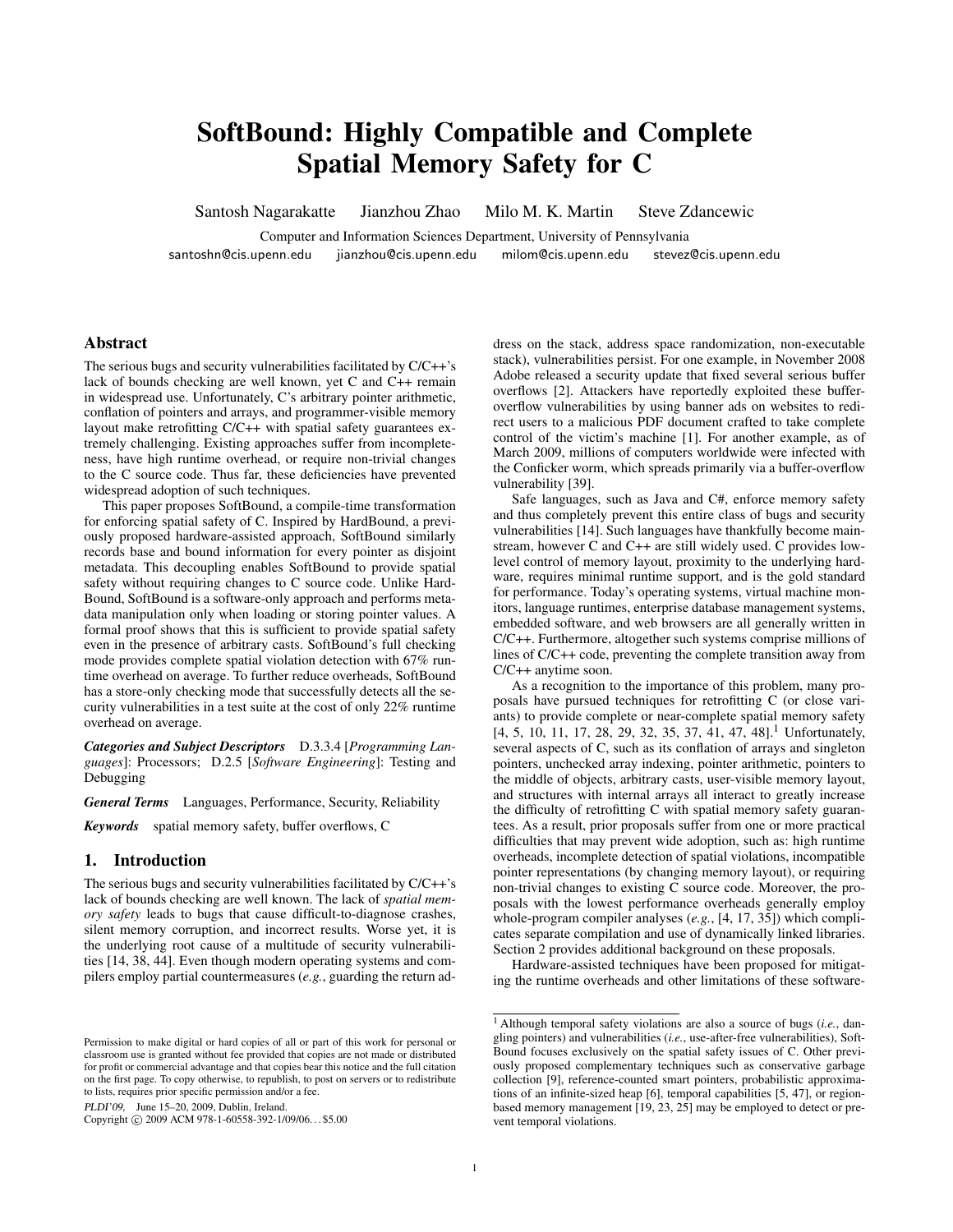only schemes. One such proposal is HardBound [16], which describes extensive hardware support for bounded pointers, including automatically propagating pointer bounds information, efficiently checking every memory access, and transparently recording pointer bounds metadata in a hardware-managed shadow space. This hardware/software approach may provide low-overhead enforcement of spatial memory safety that is complete and highly compatible with existing C code, but such hardware support is unlikely to be available any time soon, if ever.

This paper describes SoftBound, a software-only approach inspired by HardBound's disjoint metadata scheme for highly compatible enforcement of spatial safety for C programs. SoftBound is a compile-time transformation that inserts code for runtime propagation and checking of pointer bounds. SoftBound enforces spatial safety using the pointer-based approach, which associate base and bound metadata with every pointer. Unlike prior pointer-based approaches that change pointer representations and thus object layouts [5, 28, 35], SoftBound records the base and bound metadata in a disjoint metadata facility that is accessed via explicit table lookups on loads and stores of pointer values only. SoftBound performs a simple intra-procedural transformation that instruments each function to propagate and check pointer metadata. Functions with pointer arguments or pointer return values are extended with additional parameters for base and bound metadata. This overall approach provides SoftBound with the following attributes:

- Source compatibility. SoftBound is highly compatible with existing C source code because its disjoint metadata (1) avoids any program-visible memory layout changes, (2) allows arbitrary casts by preventing the coercion of metadata that could otherwise occur with in-line metadata. Our experiments with 23 benchmark applications and two network daemons (272K lines of code in total) show that SoftBound can be successfully applied to unmodified C programs.
- Completeness. By default the SoftBound transformation guarantees spatial safety. In essence, SoftBound provides the same spatial safety guarantees as CCured, and Section 4 includes the sketch of a formal proof that SoftBound's core mechanisms enforce a well-formed memory property similar to that provided by CCured [35]. Our experiments show that SoftBound catches errors not caught by Valgrind's memcheck tool [42] or GCC's Mudflap [21].
- Separate compilation. SoftBound's simple intra-procedural analysis, disjoint metadata, and function cloning provide transparent support for separate compilation, allowing library code to be recompiled with SoftBound and dynamically linked. This extends checking into library code and can reduce the need for the library wrappers used by prior proposals.

SoftBound provides two modes of checking. For low-overhead debugging and security-critical software, SoftBound's full checking mode provides spatial safety at the cost of a 67% runtime overhead on average over a range of 23 benchmarks. In contrast to heavyweight instrumentation used selectively during the development process [21, 27, 36, 42], SoftBound's full checking overheads are low enough to use continuously throughout the software development process. For security-critical applications, such overheads are also likely acceptable.

For lower overhead protection against security vulnerabilities and the memory corruption caused by out-of-bounds writes, Soft-Bound provides a store-only checking mode. In this mode, Soft-Bound propagates all metadata, but inserts bounds checks only for memory writes. As observed previously [4, 48], store-only checking is sufficient to stop just about any security vulnerability, because attacks typically require performing at least one out-ofbounds write. Out-of-bound writes are particularly subversive bugs in that the memory corruption caused by such bugs often manifests much later and in a different part of the program code. Our experiments show store-only SoftBound reduces the average runtime overhead to just 22% while still preventing all the vulnerabilities in a security vulnerability suite. SoftBound's store-only checking overhead is low enough for many benchmarks (over half of the benchmarks evaluated have less than 15% runtime overhead) to be used in end-user production code.

# 2. Background

The problem of detecting and preventing spatial violations in the C programming language is a well researched topic. Many techniques were initially proposed primarily as debugging aids [5, 29, 37], but have now been improved immensely [15, 17, 28, 35, 41, 47] nearly to the point of being ready for deployment in production systems.

In this section, we describe approaches most closely related to our scheme, comparing them with respect to completeness, performance and compatibility attributes. Because SoftBound is focused on detecting spatial violations, this section does not discuss approaches for preventing temporal safety violations (*i.e.*, dangling pointers). Additional related work is discussed in Section 7.

#### 2.1 Object-Based Approaches

*Object-based approaches* [15, 17, 21, 29, 41] track all allocated regions of memory in a separate data structure. This data structure maps any location inside of an allocated region to the bounds information associated with the corresponding object. Pointer manipulation operations are checked to ensure that they remain within the bounds of the same object. The distinguishing characteristic of this approach is that bounds information is tracked per object and associated with the location of the object in memory, *not* with each pointer to the object. Every pointer to the object therefore shares the *same* bounds information.

The object-based approach has at least two important advantages. First, the memory layout of objects is unchanged, which improves source and binary compatibility. Second, all heap memory allocations (*i.e.*, calls to malloc()) update the object-lookup data structure, which allows every valid pointer to be mapped to an object, even if it was allocated by un-instrumented code. This behavior allows object-based schemes to transparently interact with legacy libraries that have not been instrumented, therefore improving the overall compatibility of the system.

However, the object-based approach has three disadvantages. First, out-of-bounds pointers require special care. Object-based schemes use special out-of-bounds proxy objects [17, 29] when out-of-bound pointers occur. If an out-of-bound pointer is modified so that it is back in bounds, this proxy object is used to recreate a valid pointer to the original object.

Second, the object-lookup is a range lookup: a pointer to anywhere in the object must correctly map to the object's bounds information. This range lookup is often implemented as a splay tree, which can be a performance bottleneck, yielding runtime overheads of 5x or more [21, 29, 41]. Subsequent proposals have considerably mitigated this issue, reducing the overhead of the object-table by checking only strings [41] or using whole-program analysis to perform automatic pool allocation to partition the splay trees and eliminate lookup and checking for many scalar objects [15, 17].

The third significant drawback of the object-based approach is that its implementations are generally incomplete—they do not detect *all* spatial violations. For example, arrays inside structures are not always checked. To see why, consider a contrived example: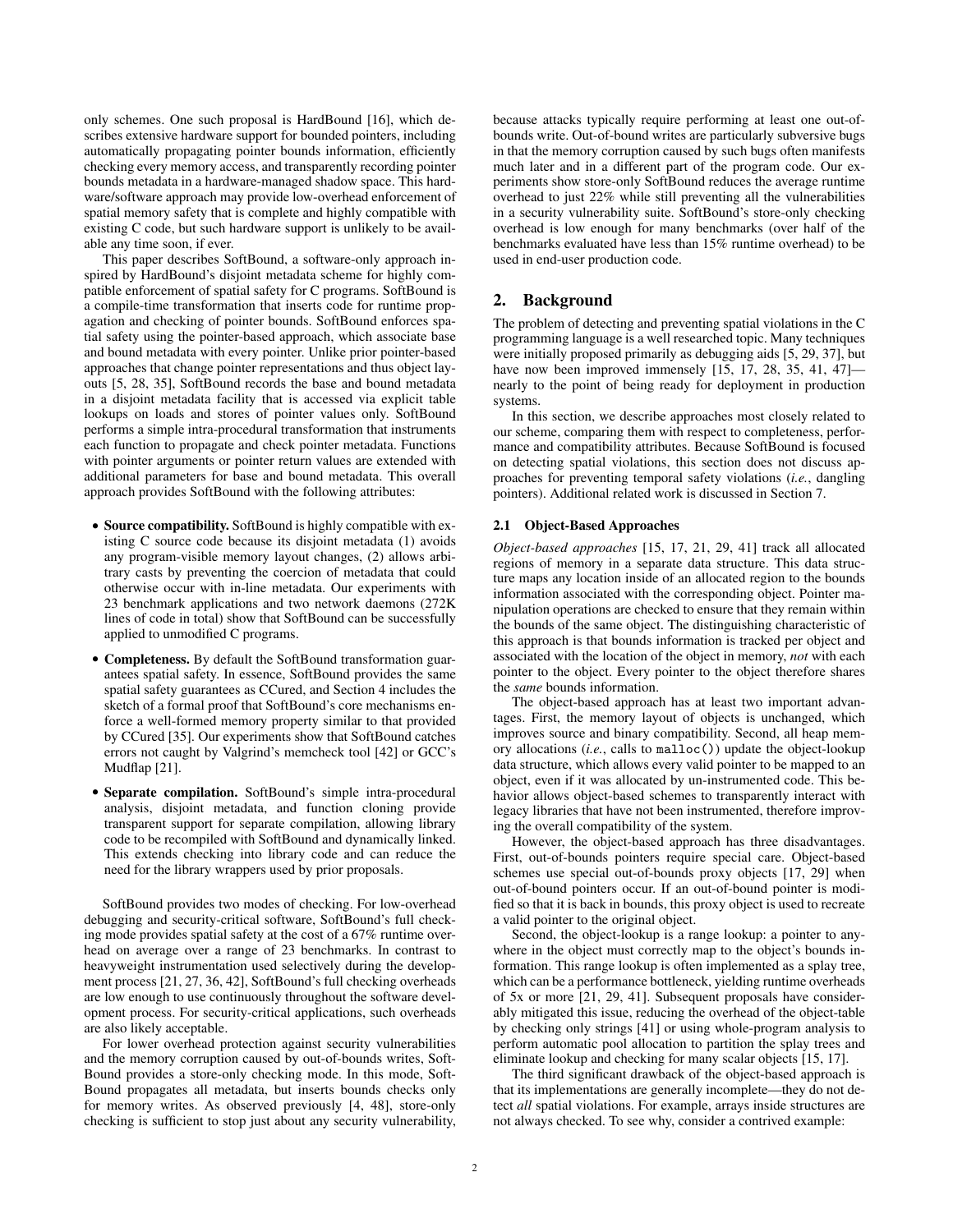```
struct {
  char id[8];
  int account_balance;
} bank_account;
char* ptr = &(bank_account.id);
strcpy(ptr, "overflow...");
```
In the above example code, pointers to bank\_account and bank\_account.id are indistinguishable as they point to the same location and thus are associated with the same object-based bounds information. Hence the pointer &(bank\_account.id) inherits the bounds of the whole object. When ptr is passed to strcpy() an overflow of bank\_account.id can overwrite the rest of the struct, including the struct's account\_balance field—even if strcpy() is instrumented. The above example is admittedly contrived, and we have not encountered any such sub-object overflows in the benchmark code we have examined. However, this example demonstrates that sub-object overflows have the potential to result in serious bugs or security vulnerabilities.

Although object-based implementations have typically not targeted or addressed the detection of such sub-object overflows, some object-based proposals are more successful at preventing internal overflows. For example, SAFECode [17, 18], the most recent and most advanced instance of the object-based approach, uses wholeprogram static type analysis and type-homogeneous pool allocation to significantly improve coverage in such cases; it is capable of detecting many, but not all, such sub-object violations.

## 2.2 Pointer-Based Approaches

An alternative approach is the *pointer-based approach*, which tracks base and bound information with each pointer. This is typically implemented using a *fat pointer* representation that replaces some or all pointers with a multi-word pointer/base/bound. Such a fat pointer records the actual pointer value along with the addresses of the upper and lower bounds of the object pointed by the pointer. As two distinct pointers can point to the same object and have different base and bound associated with them, this approach avoids the sub-object problem with object-based approaches discussed above. When a pointer is involved in arithmetic, the actual pointer portion of the fat pointer is incremented/decremented. On a dereference, the actual pointer is checked to see whether it is within the base and bound associated with it. Proposals such as SafeC [5], CCured [35], Cyclone [28], MSCC [47], and others [16, 36, 37] use this pointer-based approach to provide spatial safety guarantees.

The pointer-based approach is attractive in that it can be used to enforce complete spatial safety. However, propagating and checking bounds for all pointers can result in significant runtime overheads. To reduce these overheads, CCured [35] used whole-program type inference to identify pointers that do not require bounds checking. CCured classifies pointers into various kinds: *SAFE*, *SEQ*, and *WILD*. *SAFE* pointers have negligible performance overhead and are not involved in pointer arithmetic, array indexing or typecasts. *SEQ* pointers are fat pointers that allow only pointer arithmetic and array indexing and are not involved in arbitrary typecasts. *WILD* pointers allow arbitrary casts, but require additional metadata and also any non-pointer store through a *WILD* pointer is required to update the additional metadata. This approach reduces the runtime overhead significantly, but CCured requires modifications to the source code to: (1) avoid introducing inefficient WILD pointers and (2) handle the memory layout incompatibility introduced by CCured's use of fat pointers.

The most significant disadvantage of the pointer-based approach is that fat pointers change memory layout in programmervisible ways. This introduces significant source code compatibility issues in that the source must be modified [35]. The modified mem-

| Approach             | No src | Detects    | Memory         | Arb.  | Dyn.       |
|----------------------|--------|------------|----------------|-------|------------|
|                      | code   | sub-object | layout         | casts | link       |
|                      | change | violations | compat.        |       | lib        |
| J&K [29]             | Yes    | No         | Yes            | Yes   | Yes        |
| SafeC <sup>[5]</sup> | Yes    | Yes        | No             | Yes   | No         |
| $C$ Cured $-$        |        |            |                |       |            |
| Safe/Seq [35]        | No     | Yes        | N <sub>0</sub> | No    | No         |
| $CCured -$           |        |            |                |       |            |
| Wild [35]            | Yes    | Yes        | N <sub>0</sub> | Yes   | No         |
| <b>MSCC [47]</b>     | Yes    | Yes/No     | Yes            | No    | Yes        |
| <b>SoftBound</b>     | Yes    | <b>Yes</b> | Yes            | Yes   | <b>Yes</b> |

Table 1. Comparison of representative object-based (Jones & Kelley) and pointer-based approaches (SafeC, CCured, MSCC) in contrast to SoftBound with respect to attributes such as: source code modification, completeness with respect to detecting subfield access violations, memory layout compatibility, support for arbitrary casts, and support for dynamically linked libraries.

ory layout also makes interfacing with library code challenging. To address this issue, attempts have been made to split the metadata from the pointer [35, 47]. These approaches partially mitigate some of the compatibility issues, but such techniques can increase overhead by introducing linked shadow structures that mirror entire existing data structures. Furthermore, they do not handle arbitrary casts (another compatibility issue) and MSCC's [47] optimized encoding loses the ability to detect sub-object overflows.

#### 2.3 Comparison of Various Approaches

Object-based and pointer-based approaches have complementary strengths and weaknesses. Object-based approaches are highly compatible because they use a separate lookup tree for tracking object metadata, and thus they do not change the memory layout. In fact, they have been successfully applied to the entire Linux kernel [15]. However, object-based approaches cannot always enforce complete spatial safety because of sub-object overflows. In contrast, pointer-based approaches typically change the pointer representation and memory layout causing source code compatibility problems. Handling arbitrary casts is another important problem. For example, in CCured, arbitrary casts result in WILD pointers (which further complicate library compatibility) and may have significant performance ramifications. When whole-program analysis is applied to reduce the overhead of either scheme [17, 35], it can complicate the use of precompiled and dynamically loaded libraries.

Table 1 summarizes the various object-based and pointer-based approaches in contrast with SoftBound. Object-based approaches such as Jones & Kelley [29] satisfy most of the attributes except for the detection of all sub-object violations. CCured with only *Safe/Seq* pointers has low overhead and is complete but lacks source code compatibility. MSCC [47] uses split metadata and runtime type information, but it has difficulties handling arbitrary casts and it does not detect sub-object overflows in the configuration with the lowest runtime overhead. In the next section, we describe the SoftBound approach, which satisfies all the attributes listed in the Table 1 by combining the disjoint metadata of object-based schemes with the sub-object overflow detection of pointer-based schemes.

# 3. The SoftBound Approach

SoftBound is a compile-time transformation for inserting runtime bounds checks to enforce spatial safety of C programs. SoftBound is highly compatible with existing C source code because its disjoint metadata representation avoids memory layout changes and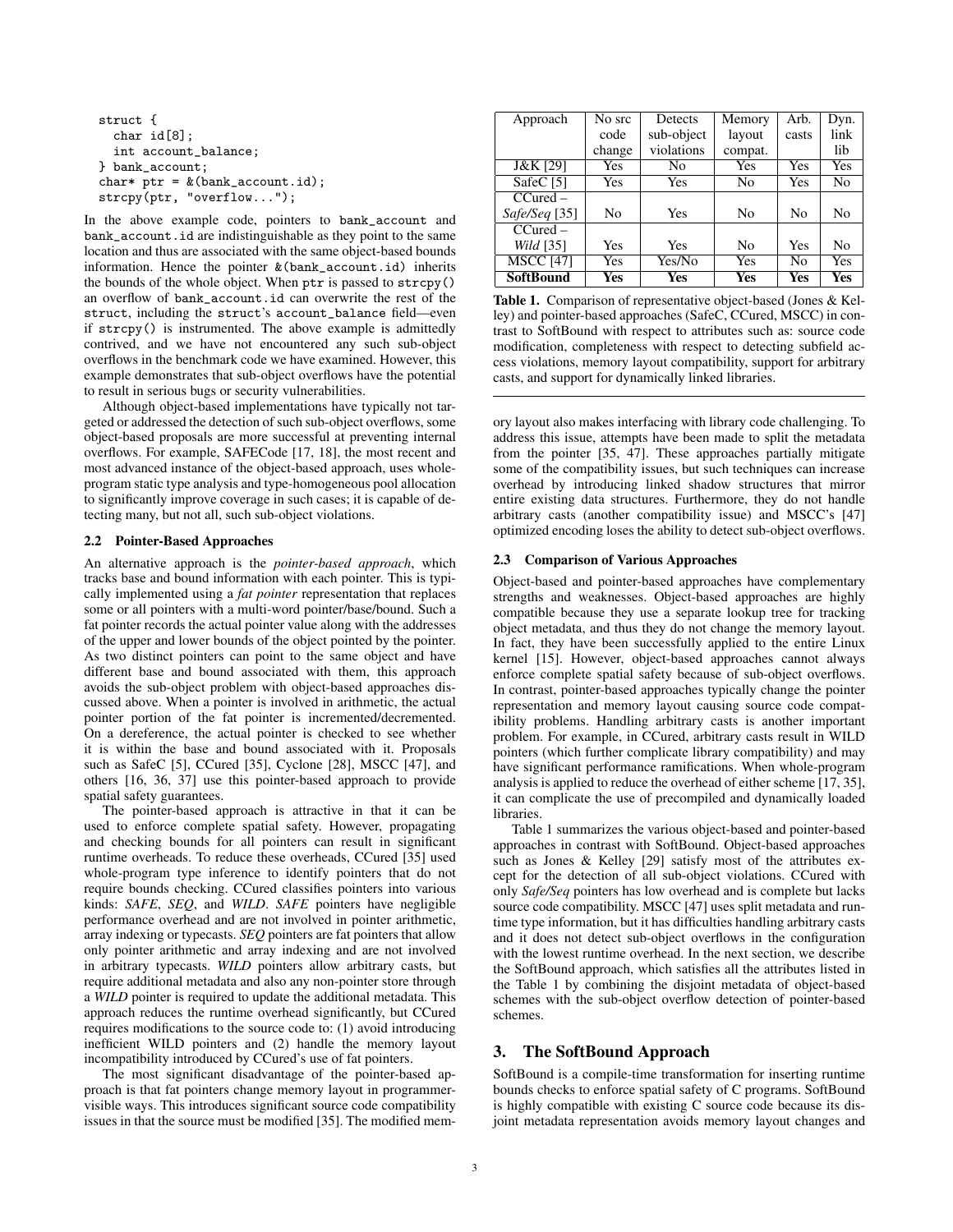allows arbitrary casts. SoftBound associates base and bound metadata with every pointer, but records that metadata in a disjoint metadata space that is accessed via explicit table lookups. This approach is conceptually a pointer-based approach, but SoftBound's disjoint metadata provides the memory layout compatibility of object-based approaches. This section describes SoftBound's key ideas. Section 4 formalizes SoftBound and sketches a proof of SoftBound's spatial memory safety guarantee. A full discussion of SoftBound's specific implementation choices and its handling of all of C's features is deferred to Section 5.

## 3.1 Pointer Checking and Metadata Propagation

The following description of SoftBound's transformation assumes the C code has been translated into a generic intermediate form that contains only simple operations, uses explicit indexing and memory access operations, and provides the abstraction of an unbounded number of non-memory intermediate values and temporaries that will ultimately be mapped to registers.

*Pointer dereference check* For every pointer value in the program's intermediate representation, the SoftBound transformation creates a corresponding *base* and *bound* intermediate value. Whenever a pointer is used to access memory (*i.e.*, dereferenced), Soft-Bound inserts code (highlighted in grey) for checking the bounds to detect spatial memory violations:

```
check(ptr, ptr_base, ptr_bound, sizeof(*ptr));
value = *ptr; // original load
```
Where check() is defined as:

```
void check(ptr, base, bound, size) {
  if ((ptr < base) || (ptr+size > bound)) {
    abort();
  }
}
```
The dereference check explicitly includes the size of the memory access to ensure that the entire access is in bounds (and not just the first byte). For example, if a pointer to a single character is cast to be a pointer to an integer, dereferencing that pointer is a spatial violation. This dereference check is inserted for all pointer dereferences, but such a check is not required when accessing scalar local or global variables, or when spilling/restoring register values to/from the stack—we assume that the C compiler generates such code correctly.

*Creating pointers* New pointers in C are created in two ways: (1) explicit memory allocation (*i.e.* malloc()) and (2) taking the address of a global or stack-allocated variable using the & operator. At every malloc() call site, SoftBound inserts code to set the corresponding base and bound. The base value is set to the pointer returned by malloc(). The bound value is set to either the pointer plus the size of the allocation (if the pointer is non-NULL) or to NULL (if the pointer is NULL):

```
ptr = malloc(size);
ptr_base = ptr;
ptr_bound = ptr + size;
if (ptr == NULL) ptr_bound = NULL;
```
For pointers to global or stack-allocated objects, the size of the object is known statically, so SoftBound inserts code to set the base to the pointer and bound to one byte past the end of the object:

```
int array[100];
ptr = &array;
ptr_base = &array[0];
ptr_bound = ptr_base + sizeof(array);
```
*Pointer arithmetic and pointer assignment* When an expression contains pointer arithmetic (*e.g.*, ptr+index), array indexing (*e.g.*, &(ptr[index])), or pointer assignment (*e.g.*, newptr = ptr;), the resulting pointer inherits the base and bound of the original pointer:

```
newptr = ptr + index; // or kptr[index]newptr_base = ptr_base;
newptr_bound = ptr_bound;
```
No checking is needed during pointer arithmetic because all pointers are bounds checked when dereferenced. As is required by C semantics, creating an out-of-bound pointer is allowed. SoftBound will detect the spatial violation whenever such a pointer is dereferenced. Array indexing in C is equivalent to pointer arithmetic, so SoftBound applies this same transformation to array indexing.

*Structure field accesses* Accesses to the fields of a structure are covered by the above transformations by conversion to separate pointer arithmetic and dereference operations.

*Optional narrowing of pointer bounds* The pointer-based approach adopted by SoftBound enables the ability to easily narrow the bounds of pointers, which in turn allows SoftBound to prevent internal object overflows. Shrinking of bounds can result in false violations for particularly pathological C idioms (discussed below), so SoftBound shrinks pointer bounds only when explicitly instructed by the programmer to do so (*e.g.*, via a command-line flag when invoking the compiler).

When instructed to check for overflows within an object, Soft-Bound shrinks the bounds on a pointer when creating a pointer to a field of a struct (*e.g.*, when passing a pointer to an element of a struct to a function). In such cases, SoftBound narrows the pointer's bounds to include only the individual field rather than the entire object.

```
struct { ... int num; ... } *n;
...
p = \&(n->num);p\_base = max(k(n->num), n\_base);p_bound = min(p_b)ase + sizeof(n->num), n<sub>_</sub>bound);
```
The above code calculates the maximum base and minimum bound to ensure that such an operation will never expand the bounds of a pointer. Pointers to struct fields that are internal arrays (the size of which are always known statically) are handled similarly:

```
struct { ... int arr[5]; ... } *n;
...
p = \&(n \rightarrow \ar{2});
p\_base = max(k(n->arr), n\_base);p_{bound} = min(p_{base} + sizeof(n_{-}), n_{bound});
```
Although such narrowing of bounds may results in false positives, we have not encountered any false violations in any of our 23 benchmarks (approximately 272K lines of code). Yet, some legal C programs may rely on certain idioms that cause false violations when narrowing bounds. For example, a program that attempts to operate on three consecutive fields of the same type (*e.g.*, x, y, and z coordinates of a point) as a three-element array of coordinates by taking the address of x will cause a false violation. Another example of an idiom that can cause false violations comes from the Linux kernel's implementation of generic containers such as linked lists. Linux uses the ANSI C offsetof() macro to create a container\_of() macro, which is used when creating a pointer to an enclosing container struct based only on a pointer to an internal struct [31]. Casts in SoftBound do not narrow bounds, so one idiom that will not cause false violations is casting a pointer to a struct to a char\* or void\*.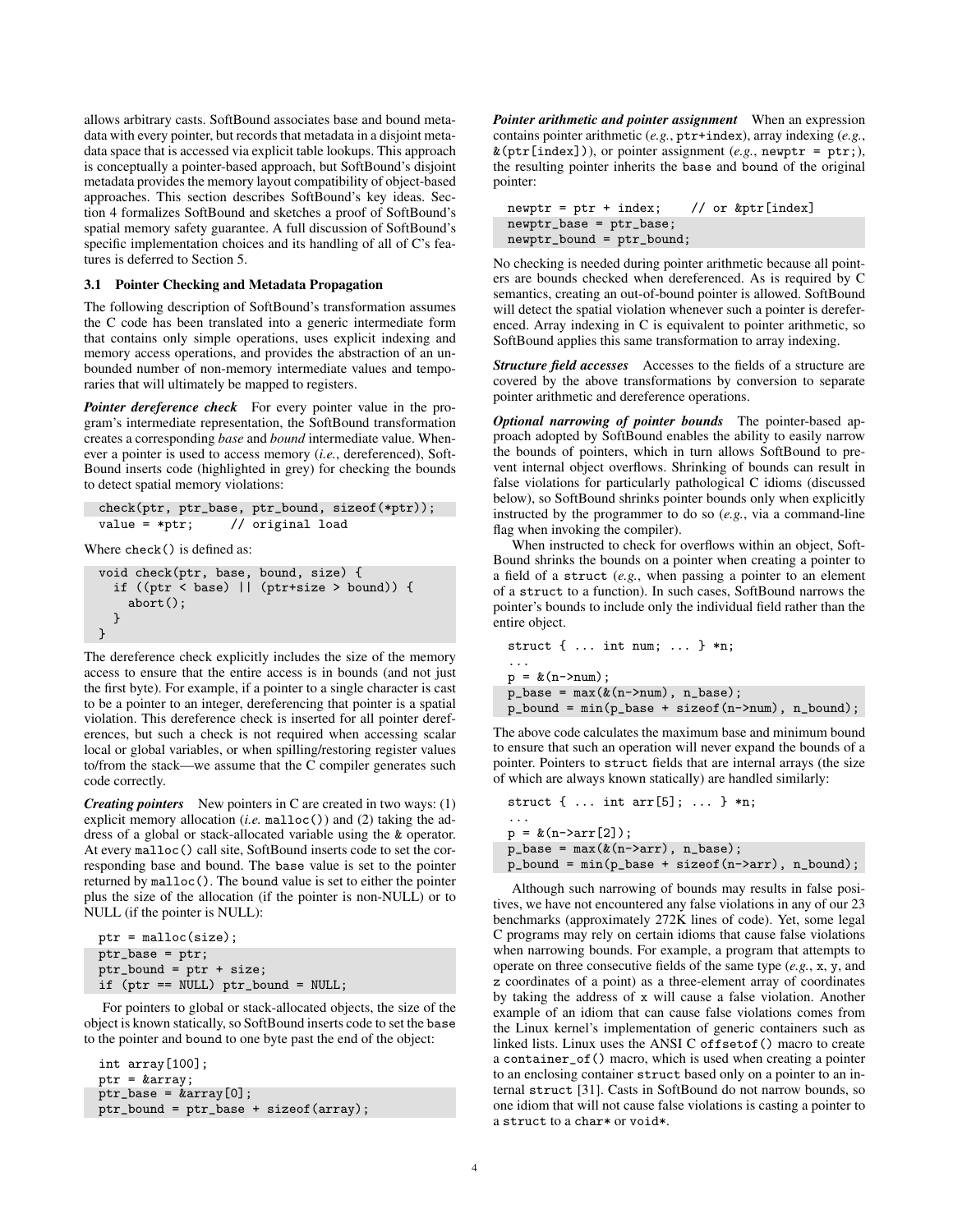Another case in which SoftBound does not narrow bounds is when when creating a pointer to an element of an array. Although tightening the bounds is such cases may often match the programmer's intent, C programs occasionally use array element pointers to denote a sub-interval of an array. For example, a program might use memset to zero only a portion of an array using memset(&arr[4], 0, size) or use the C++ sort function to sort a sub-array using sort ( $&arr[4]$ ,  $&arr[10]$ ).

# 3.2 In-Memory Pointer Metadata Encoding

The above transformation only handled pointers as intermediate values (*i.e.*, values that can be mapped to registers). Pointers must also be stored to and retrieved from memory. SoftBound uses a table data structure to map an address of a pointer in memory to the metadata for that pointer. SoftBound inserts a table lookup to retrieve the base and bounds from the disjoint metadata space at every load of a pointer value:

```
int** ptr;
int* new_ptr;
...
check(ptr, ptr_base, ptr_bound, sizeof(*ptr));
newptr = *ptr; // original load
newptr_base = table_lookup(ptr)->base;
newptr_bound = table_lookup(ptr)->bound;
```
Correspondingly, SoftBound inserts a table update for every store of a pointer value:

```
int** ptr;
int* new_ptr;
...
check(ptr, ptr_base, ptr_bound, sizeof(*ptr));
(*ptr) = new_ptr; // original store
table_lookup(ptr)->base = newptr_base;
table_lookup(ptr)->bound = newptr_bound;
```
Only load and stores of pointers are instrumented; loads and stores of non-pointer value are unaffected. Even though loads and stores of pointers are only a fraction of all memory operations, fast table lookups and updates are key to reducing overall overheads. The implementation section (Section 5) explores two implementations of the lookup table.

#### 3.3 Metadata Propagation with Function Calls

When pointers are passed as arguments or returned from functions, their base and bound metadata must also travel with them. If all pointer arguments were passed and returned on the stack (*i.e.*, via memory and not registers), the above table-lookup approach for handling in-memory metadata would suffice. However, the function calling conventions of most ISAs specify that function arguments are generally passed in registers.

To address this issue, SoftBound uses procedure cloning [12] to transform every function declaration and function call site to include additional arguments for base and bound. For each pointer argument, base and bound arguments are added to the end of the list of the function's arguments. As part of this transformation, the function name is appended with a SoftBound-specific unique identifier, specifying this function has been transformed by SoftBound. For example, the code:

```
int func(char* s)
{ ... }
int value = func(ptr);
```
is transformed to:

int sb\_func(char\* s, void\* s\_base, void\* s\_bound) { ... }

int value = sb\_func(ptr, ptr\_base, ptr\_bound);

Functions that return a pointer are changed to return a threeelement structure by value that contains the pointer, its base, and its bound.

The transformation at the call site is performed entirely based on the arguments being passed to the function. Thus, this approach works when the definition and call site are in different files, which is necessary to support traditional separate compilation and external libraries. In fact, even if the function prototype is unspecified and incomplete (which is surprisingly common in actual C code), as long as the arguments passed in the C code are correct, the transformation will work as expected. This general approach has the additional benefit that the transformation is independent of the target ISA and the generated code obeys the system's standard calling conventions (albeit with additional parameters). Support of safe variable argument functions is discussed in Section 5.

#### 3.4 Comparison with CCured's WILD Pointers

In many respects, SoftBound's pointer representation is merely a more compatible and more efficient implementation of CCured's WILD pointers. Like CCured's WILD pointers, SoftBound provides memory safety even in the context of arbitrary casts. CCured's WILD pointers accomplish this by (1) including a base field with each pointer, (2) including a size field at the beginning of each allocation, and (3) using tag bits at the end of each allocation to indicate which bytes in the allocation are pointers. These tag bits are written whenever storing to such an object (set to one when storing a valid pointer, set to zero otherwise) and read on every pointer load. As formally shown [35], this approach prevents corruption of the base pointer metadata stored inline within the objects, even if those objects are accessed via arbitrarily cast pointers. The key to this guarantee is that such stores will also set the tag to zero and that all pointer loads check this tag.

WILD pointers have three key disadvantages. First, WILD pointers introduce source code compatibility issues because they change memory layout in programmer-visible ways. Second, WILD pointer's base pointer must point to the start of an allocation, thus disallowing sub-object bounds information and failing to detect sub-object overflows. Third, all stores to a WILD object must update the metadata bits, adding runtime overhead. For these reasons (and the fact that WILD pointers disrupt CCured's whole-program type inference), all performance results for CCured are presented for benchmarks in which the need for WILD pointers was totally eliminated by program source modifications, program annotations, or insertion of unsafe trusted casts [35].

SoftBound's pointer representation improves upon WILD pointers while maintaining their spatial safety properties. First, Soft-Bound's metadata is recorded in a disjoint metadata space, avoiding the memory layout incompatibility of WILD pointers. Second, by using base/bound metadata that is totally decoupled from the pointer in memory, SoftBound avoids the object size header and tag bits, which in turn allows SoftBound to address the second deficiency of WILD pointers by allowing arbitrary sub-object bounding to detect sub-object overflows. Third, as SoftBound's metadata is disjoint, normal program memory operations cannot corrupt the metadata, eliminating both the tag bits and the need for every store operation to update these tag bits. With these improvements over WILD pointers, SoftBound pointer representation is highly compatible, provides reasonable performance overheads, and provides spatial safety even in the presence of arbitrary casts. The next section provides a formal proof that shows SoftBound's pointers provide the same well-formed memory guarantees (and thus spatial safety guarantees) as CCured's WILD pointers.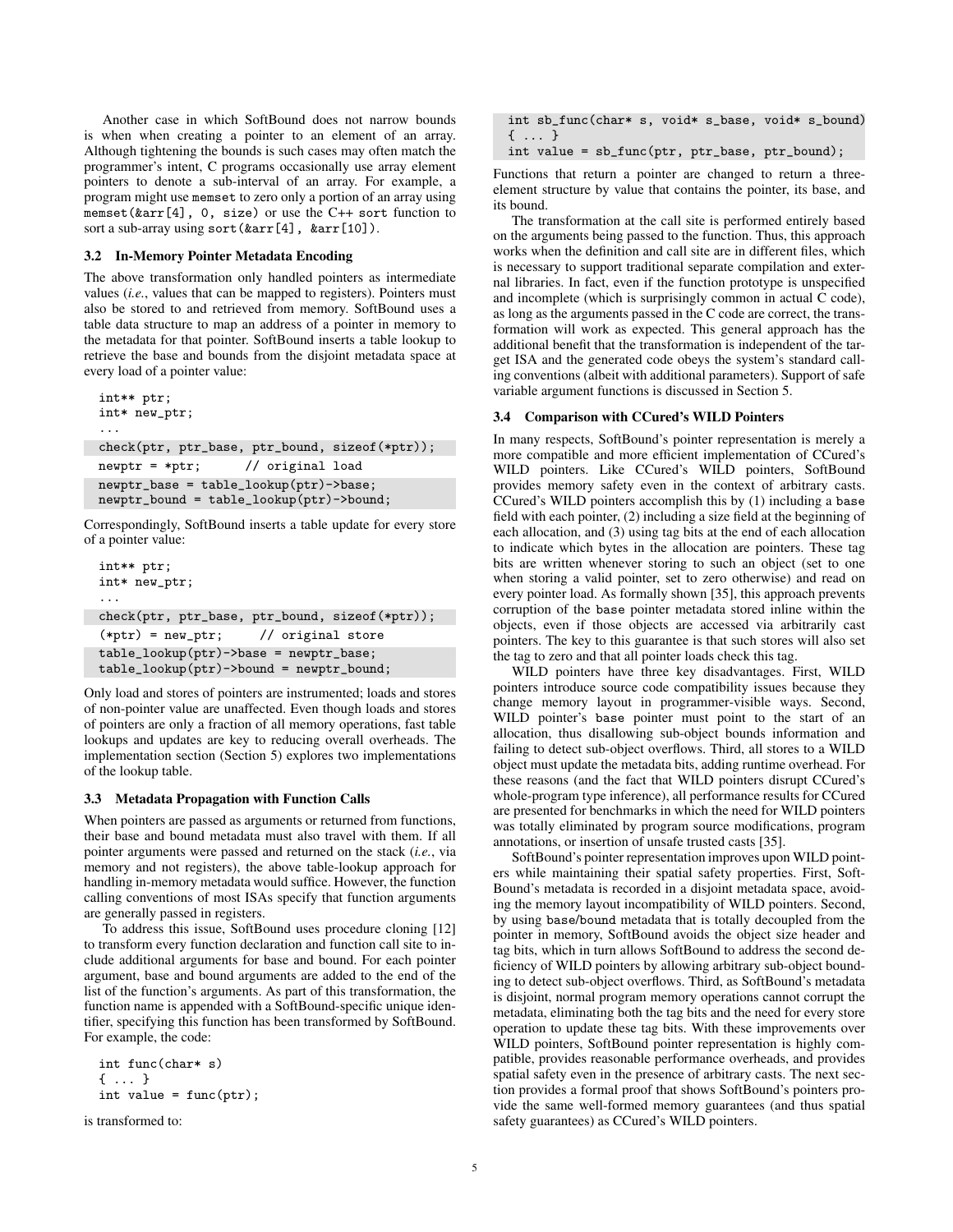# 4. Formal Proof of Spatial Safety

This section sketches a safety proof for the key components of Soft-Bound's enforcement mechanisms, namely pointer metadata propagation and assertion checking. These claims have been mechanized using the Coq proof assistant [13]. A longer description of the proof and accompanying Coq source is publicly available [43].

Due to the size and complexity of the full SoftBound implementation, we concentrate our efforts on a fragment of C that covers covers almost all of SoftBound's features, including the address-of operator &, malloc, and named structure types, which permit recursive data structures. The formalism does not model SoftBound's checking of function pointers or capture its shrinking of bounds for detecting sub-object spatial violations.

At a high level, the proof has several steps. We first develop a non-standard operational semantics for (simplified, straight-line, and single-threaded) C programs that tracks information about which memory addresses have been allocated. To facilitate checking of spatial memory errors, our formalism axiomatizes properties of the C runtime with primitives for accessing memory: read, write, and malloc. As SoftBound targets spatial errors only, this formalism excludes free and other sources of temporal errors. Crucially, this semantics is *partial*—it is undefined whenever a bad C program would cause a spatial-safety violation; for programs without spatial memory errors, this semantics agrees with C.

Next, we augment the operational semantics so that it both propagates the bounds metadata and performs bounds-check assertions, aborting the program upon assertion failure. This step abstractly models the results of SoftBound instrumentation of the C program.

Finally, we define a well-formedness predicate on syntax that captures invariants ensured by a combination of the C compiler (*e.g.*, that local variables map to stack addresses) and SoftBound instrumentation. Standard preservation and progress results then establish that, starting from a well-formed initial program state, the SoftBound instrumented version will either terminate with a value, exhaust memory, or abort—it will never get stuck trying to access unallocated memory. This approach is similar to those used in both CCured's [35] and Cyclone's [24] formal developments. The rest of this section explains this proof strategy in more detail.

#### 4.1 Syntax

The grammar in Figure 1 gives the fragment of C used in our proof. Commands consist of straight-line sequence of assignments, where the left-hand-side (*lhs*) is either a variable, a pointer dereference, or the field of a struct. The right-hand-side (*rhs*) of an assignment can be an integer constant, the result of an arithmetic operation, a *lhs*, the address of a *lhs*, the result of a cast, the size of a *pointer type*, or the result of malloc.

*Atomic types* are integers or pointers to *pointer types*, which include anonymous structure types, named structures and void in addition to atomic types. Here, *n* ranges over named structures, and *id* ranges over C identifiers. We assume that we have a partial map from names to anonymous structure types that represents typedefs in the source code.

## 4.2 Operational Semantics

The operational model is intended to represent programs *after* they have already been compiled to a fairly low level intermediate representation in which all code and data structures have been flattened and all operations are expressed in terms of atomic data types (ints and pointers). Our Coq proof defines a well-formedness predicate on syntax that picks out a subset of programs with these invariants, but we omit the details here and simply assume that all syntax mentioned in the rules below is well formed with respect to these invariants. Note that, because the compiler transformations that yield code in this intermediate form depend on source-program

| Atomic Types <i>a</i> | $\therefore =$ | int $ p*$                                                                        |
|-----------------------|----------------|----------------------------------------------------------------------------------|
|                       |                | Pointer Types $p ::= a   s   n   void$                                           |
| Struct Types $s$      |                | $ ::=$ struct $\{ \cdots ; id_i : a_i; \cdots \}$                                |
|                       |                | LHS Expressions $\ h\ _s := x \ \star h\ _s \ \ h\ _s \cdot id \ \ h\ _s \to id$ |
|                       |                | RHS Expressions $rhs$ ::= $i   rhs+rhs   lhs  $ &ths                             |
|                       |                | (a) rhs $\vert$ sizeof(p)                                                        |
|                       |                | malloc(rhs)                                                                      |
|                       |                | Commands $c ::= c$ ; $c   lhs = rhs$                                             |

Figure 1. Syntax for the formal development.

| Name          | Specification                                             |
|---------------|-----------------------------------------------------------|
| read M l      | return some data at the address <i>l</i> , if accessible; |
|               | none otherwise                                            |
| write $M l d$ | update data to $d$ at the address $l$ , if accessible;    |
|               | none otherwise                                            |
| malloc $M i$  | allocate a memory block with the size $i$                 |
|               | if the free memory space is available;                    |
|               | fail otherwise                                            |

Table 2. Memory operations.

type information (to calculate struct field indices, for example) and SoftBound's instrumentation itself uses types, our non-standard semantics depends on source type information.

The operational semantics for this C fragment also relies on an environment *E*, that has two components: A map, *S*, from variable names to their addresses and atomic types (modeling a stack frame), and a partial map, *M*, from addresses to values (modeling memory).

A memory *M* is defined only for addresses that have been allocated to the program by the C runtime. The C runtime provides three primitive operations for accessing memory: read, write, and malloc. Rather than committing to a particular implementation of these primitives, our formalism axiomatizes properties that any reasonable implementation should satisfy. Most of the axioms state simple properties like "reading a location after storing to it returns the value that was stored" and "storing to a location  $\ell$  does not affect any other location." The most notable axioms involve malloc; they enforce properties like "malloc returns a pointer to a region of memory that was previously unallocated" and "malloc doesn't alter the contents of already allocated locations." Both read and write can fail if they try to access unallocated memory; malloc can fail if there is not enough space. Table 2 summarizes these operations.

Given these operations, we define a straightforward operational semantics for this fragment of C that is undefined for programs that access unallocated memory locations. The standard operational semantics of C evaluates a left-hand-side of an assignment to an address. The value at that address is overwritten by the value that the corresponding right-hand-side evaluates to. To model SoftBound's behavior, we augment this operational semantics to keep track of metadata and potential memory errors:

Results 
$$
r ::= v_{(b,e)} | l | OK | Abort | OutOfMem
$$

A result *r* can be a value  $v_{(b,e)}$  (the result of a right-hand-side) including the base (*b*) and bound (*e*) information along with the underlying data *v*. For example, if *v* is the value of a pointer to an array *array*, *b* and *e* are the start and end addresses of *array*; if *v* is the value of an integer, its base and bound information are zero. A result *r* can also be an address, *l* (the result of a left-hand-side), OK which is the the result of a successful command *c*, Abort when bounds check fails, or OutOfMem when memory allocation fails.

As mentioned above, to fully capture the instrumentation performed by SoftBound, it is also necessary for the operational se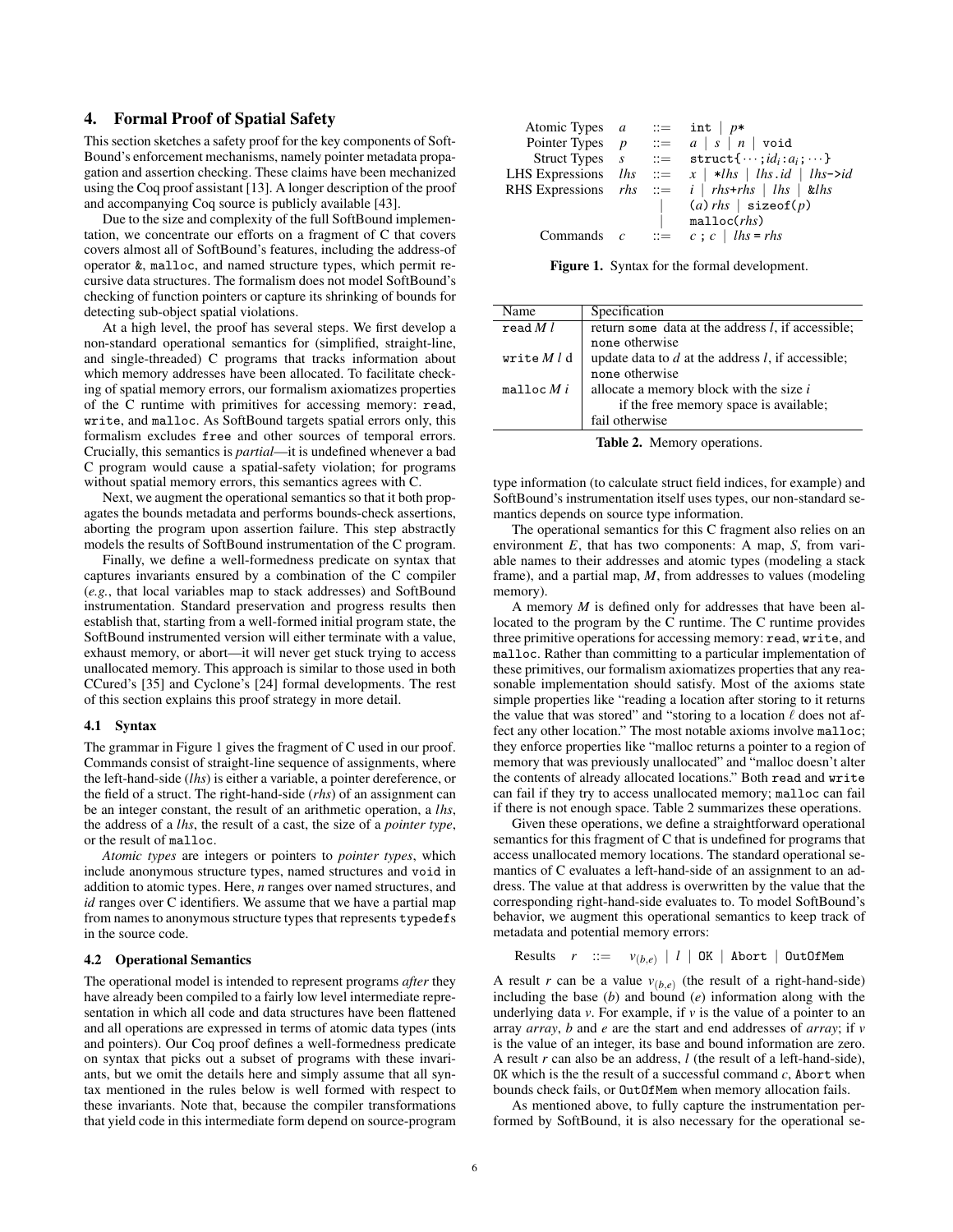mantics to propagate some type information. For example, before doing a dereference, SoftBound must do the bounds check according to pointers' base and bound information and the size of their types. Similarly, when casting integers to pointers SoftBound sets pointers' base and bound information to zero.

These considerations lead to three large-step evaluation rules. Left-hand-sides evaluate to a result *r* (which must be an address *l* if successful) and its atomic type *a*. Such an evaluation has no effect on the environment, so we write the rule as:  $(E, lhs) \Rightarrow_l r : a$ . Evaluating a right-hand-side expression also yields a typed result, but it may also modify the environment *E* via memory allocation or assignment, causing it to become  $E'$ :  $(E,rhs) \Rightarrow r (r : a, E')$ (where *r* must be  $v_{(b,e)}$  if successful). Commands simply evaluate to a result, which must be OK if successful, and final environment:  $(E,c) \Rightarrow_c (r, E')$ , where assignment statements can update the environment.

Space precludes showing the full set of operational rules (most of which are completely standard or obvious). Instead, we highlight a few cases that illustrate the salient features. For instance, the following examples show how to evaluate a pointer dereference when the bounds check succeeds (left) and fails (right):

$$
(E, lhs) \Rightarrow_l l : a*
$$
  
\nread  $(E.M) l =$  some  $l'_{(b,e)}$   
\n $l' \in [b, e -$  sizeof(a)]  
\n $(E,*lhs) \Rightarrow_l l':a$   
\n $l' \notin [b, e -$  sizeof(a)]  
\n $(E,*lhs) \Rightarrow_l l':a$   
\n $(E,*lhs) \Rightarrow_l l':a$   
\n $(E,*lhs) \Rightarrow_l h$  short: a

Here, *lhs* is first evaluated to *l*, which is the address of a pointer with type *a*\*. If the address *l* is allocated, the function read (*E*.*M*)*l* returns  $l'_{(b,e)}$  the value of that pointer  $l'$  and its metadata *b* and *e*. Because pointers can be out-of-bounds due to pointer arithmetic, before doing the dereference, these rules check whether *l'* is within the bounds, and yield the error Abort when the bounds check fails. Note that it is a memory violation if read  $(E.M)$   $l =$  none, in which case neither rule above applies. However, according to the type safety properties described below (Section 4.3), read will not fail at runtime.

As another example, the operational semantics performs bounds checking for access through a struct field using the following rule:

$$
\begin{array}{ll} & (E, lhs) \Rightarrow_l l:s* & \texttt{read } (E.M) \ l = \texttt{some } l'_{(b,e)} \\ & l' \in [b,e-\texttt{sizeof}(s)] & \texttt{getField } s \ id = \texttt{some } (\texttt{offset},a) \\ & (E, lhs \texttt{-} sid) \Rightarrow_l l' \texttt{offset}: a \end{array}
$$

Here, getField returns a field offset, which is less than or equal to sizeof(*s*), along with the atomic type *a* of the field *id* in struct type *s*.

Other rules keep track of pointers' values and their metadata when evaluating pointer arithmetic (left) and type casts (right):

$$
(E, ptr) \Rightarrow_r (l_{(b,e)}: p*, E')
$$
  
\n
$$
(E', i) \Rightarrow_r (n_{(b',e')}: \text{int}, E'')
$$
  
\n
$$
l' = l+n* \text{sizeof}(p)
$$
  
\n
$$
(E, rhs) \Rightarrow_r (v_{(b,e)}: a, E')
$$
  
\n
$$
(E', rhs) \Rightarrow_r (v_{(b,e)}: p*, E')
$$
  
\n
$$
(E, (a')rhs) \Rightarrow_r (v_{(b',e')}: a', E')
$$

As shown above, the metadata on the results of a pointer arithmetic operation is just the metadata associated with the original pointer. Casts also propagate the metadata unchanged, except in the case of casting an integer to a pointer, in which case the base and bound are both set to zero. Subsequent bounds checks on the resulting pointers will fail, ensuring that pointers created from integers cannot be dereferenced. This rule follows the SoftBound implementation, which associates metadata only with pointers stored in memory; as a consequence, when casting an integer to a pointer, the only sound choice is to zero-out the metadata. This approach is conservative,

but in practice C programs rarely cast from pointers to integers and then back again, which is the case that might benefit from more accurate metadata propagation.

At runtime pointers can be temporarily out-of-bounds. The operational semantics will not yield an error in such cases until the program attempts a dereference through the illegal pointer. Once a bounds check fails or a memory allocation failure occurs, the rules propagate memory errors to the top level, analogously to raising an exception:

$$
\begin{array}{ll} & (E,c_1)\Rightarrow_c(r,E')\\ r\;\text{is Abort}\; or\; \text{OutOfMem} \\ & (E,c_1\;;\;c_2)\Rightarrow_c(r,E')\\ \hline (E,c_1\;;\;c_2)\Rightarrow_c(r,E') \end{array}\quad \begin{array}{ll} (E,c_1)\Rightarrow_c(\text{OK},E')\\ (E',c_2)\Rightarrow_c(r,E'')\\ r\;\text{is Abort}\; or\; \text{OutOfMem} \\ & (E,c_1\;;\;c_2)\Rightarrow_c(r,E') \end{array}
$$

#### 4.3 Safety

The safety result relies on showing that certain well-formedness invariants are maintained by the SoftBound instrumented program. A well-formed environment  $\models$  *E* consists of a well-formed stack frame *S*, which ensures that all variables are allocated in a valid memory block and have well-formed type information, and a wellformed memory *M*. A memory *M* is well formed when the metadata associated with each allocated location is well formed:

$$
\forall l, d, b, e. (\texttt{read } M \ l = \texttt{some } d_{(b,e)}) \Rightarrow M \vdash_D d_{(b,e)})
$$

$$
\vdash_M M
$$

$$
M \vdash_D d_{(b,e)} \triangleq (b = 0) \vee [(b \neq 0) \wedge (\forall l \in [b,e]. \text{ val } M \ l) \wedge (minAddr \leq b \leq e < maxAddr)]
$$

Here, val *M l* is a predicate that holds when location *l* is allocated in memory *M* and *minAddr* and *maxAddr* bound the range of legal memory addresses where program data can reside. The judgment  $\vdash_M M$  guarantees that if any address is accessible, its value is inbounds according to its metadata. A command is well-formed with respect to a stack frame *S*, written  $S \vdash_c c$ , when *c* typechecks according to standard C conventions assuming that each of the variables mentioned in *c* has the atomic type assigned by *S*.

With the above well-formedness conditions in place, Lemma 4.1 shows that if a left-hand-side evaluates to an address *l* without yielding any spatial memory violation, *l* must point to an allocated memory block that lies within the legal memory addresses range, and if a right-hand-side successfully evaluates to a value, its metadata represents a range of allocated memory.

LEMMA 4.1 (Successful Evaluation Ensures Safety).

- *1. If*  $\vdash_E E$ ,  $(E, lhs) \Rightarrow_l l : a$ , then val  $E.M l \wedge minAddr \leq l \wedge l +$ *sizeof*(*a*)< *maxAddr.*
- 2. If  $\vdash_E E$ ,  $(E, rhs) \Rightarrow_r (v_{b,e}: a, E')$ , then  $E' . M \vdash_D v_{(b,e)}$ .

With Lemma 4.1, the type safety theorems show that SoftBound can detect memory violations at runtime.

THEOREM 4.1 (Preservation). *If*  $\models$ <sub>*E*</sub> *E*, *E*.*S*  $\models$ <sub>*c*</sub> *c and* (*E*,*c*)  $\Rightarrow$ <sub>*c*</sub>  $(r, E'),$  then  $\vdash_E E'.$ 

THEOREM 4.2 (Progress). *If*  $\models$ <sub>*E*</sub> *E and E.S*  $\models$ <sub>*c*</sub> *c*, *then*  $\exists$  *E'*.  $(E,c) \Rightarrow_c (ok, E')$  *or*  $\exists E'. (E,c) \Rightarrow_c (OutofMem, E')$  *or*  $\exists E'.$  $(E, c) \Rightarrow_c (Abort, E').$ 

The proofs of these theorems are straightforward inductions on the structure of the typing derivations, and the type safety properties of *lhs* expressions and *rhs* expressions which also follow by inductions on the structure of the typing derivations. These theorems also imply the following corollary:

COROLLARY 4.1 *If*  $\models$ <sub>*E*</sub>  $E$ *,*  $E$ *.S* $\models$ *c*  $c$  *and*  $\exists$   $E'$ *.*  $(E, c) \Rightarrow$  $_c (ok, E')$ *, then the original C program will not cause any spatial memory violation.*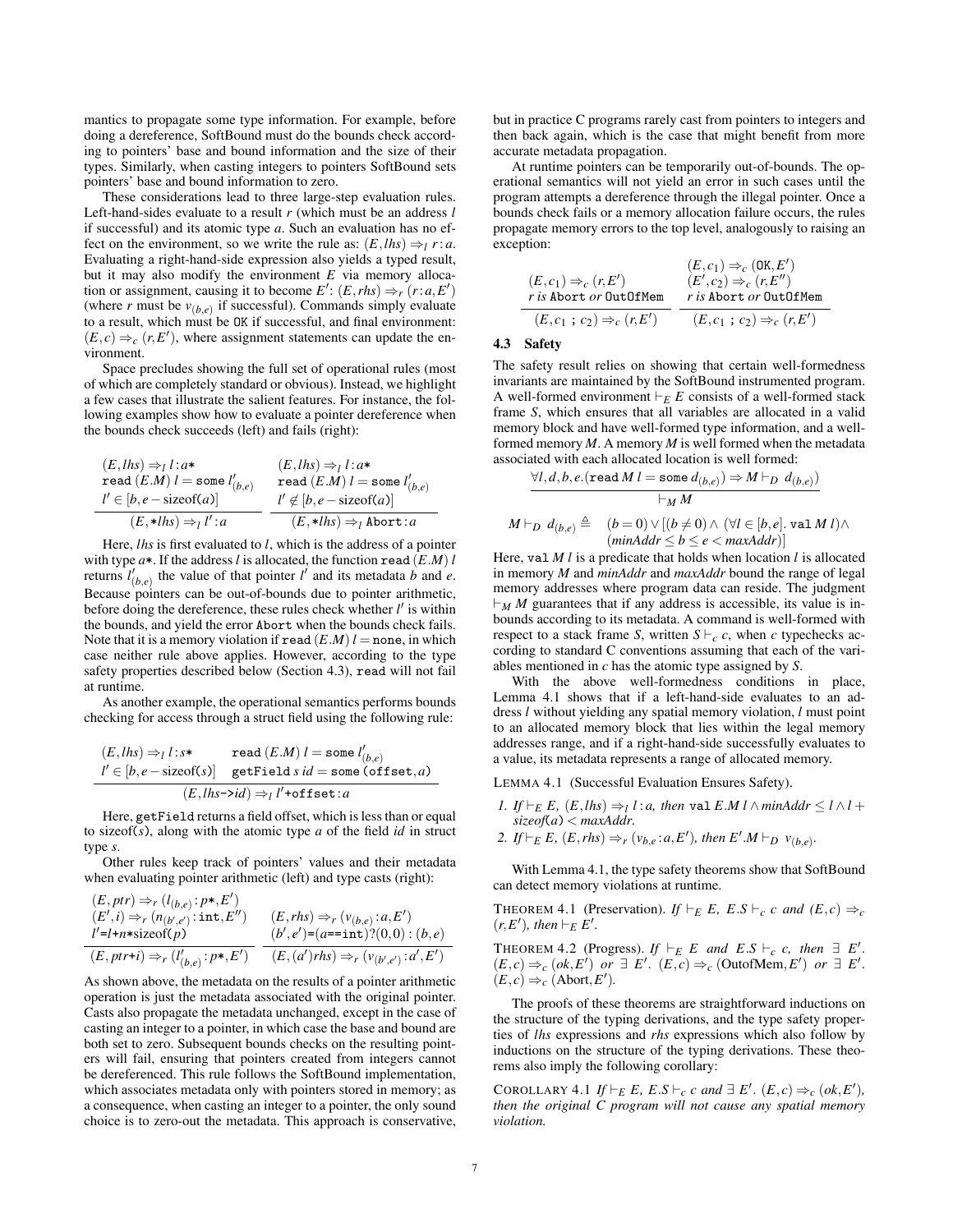# 5. Implementation

The previous sections have described SoftBound's basic approach and formal justification. This section describes the specific implementation of SoftBound's metadata facility and specifically how SoftBound handles various aspects of C (global variables, separate compilation, memcpy(), function pointers, arbitrary casts, and variable argument functions).

# 5.1 Metadata Facility Implementation

SoftBound's metadata facility completely decouples the metadata from the pointers in memory. At its simplest, SoftBound must map an address to the base and bound metadata for the pointer at that address (*i.e.*, the lookup is based on the location being loaded or stored, not the value of the pointer that is loaded or stored). This mapping can be implemented in several ways, including lookup trees or tables; SoftBound uses table lookup.

As the metadata accesses can be a significant source of runtime and memory overhead, we explore two implementations of the metadata facility: a hash table and a tag-less shadowspace. Each organization comes with its own set of trade-offs with respect to memory and performance overheads.

*Hash table* The conceptually most straightforward implementation of the metadata facility is a simple hash table. Each entry in the table has three entries: tag, base, and bound. Assuming 64-bit pointers, each entry is 24 bytes. To reduce runtime overhead, this implementation uses a simple hash function: the double-word address modulo the number of entries in the table. By keeping the number of entries in the table a power of two, this calculation is a simple shift-and-mask operation. Collisions are handled using open hashing. Collisions are minimized by sizing the table large enough to keep average utilization low. In the common case of no collisions, the lookup is approximately nine x86 instructions: shift, mask, multiply, add, three loads, tag compare, and branch.

*Shadow space* The shadow space implementation reduces the overhead of the hash table by allocating a large enough table in the virtual address space such that collisions are guaranteed not to occur. With this guarantee, the tag field and checking is eliminated, reducing both worst-case memory overhead and instruction count. A shadow space lookup is approximately five x86 instructions: shift, mask, add, and two loads.

To ensure no collisions occur, the stack and heap are each limited to the top and bottom eighth of the virtual address space, respectively. The system reserves a large region of memory in the middle of the virtual address space for the shadow space. In essence, this approach reduces the size of the virtual address space by two bits. The SoftBound prototype uses mmap() to create a zeroinitialized region in virtual memory, and the operating system then allocates physical pages for this region on demand (*i.e.*, when each page is first accessed).

# 5.2 Implementation Considerations

Handling arbitrary C programs requires addressing several issues.

*Global variables* For global arrays, the base and bound are compile-time constants. Thus, SoftBound sets these bounds without requiring writing the metadata to memory. However, for pointer values that are in the global space and are initialized to non-zero values, SoftBound adds code to explicitly initialize the in-memory base and bounds for these variables. This can be implemented using the same hooks C++ uses to run code for constructing global objects.

*Separate compilation and library code* Unlike proposals that exploit whole-program analysis [17, 35], SoftBound easily supports

separate compilation. As described earlier, SoftBound uses procedure cloning [12] to transform functions to take additional parameters and changes the function name to signify that it has been transformed. Separate compilation works naturally—the static or dynamic linker matches up caller and callee as usual. This support for separate compilation has two important ramifications. First, SoftBound supports build environments in which a large program is built by compiling many distinct modules via separate compilation. Second, SoftBound can be applied directly to library code, allowing a library writer to create and distribute a single library archive with both transformed (spatially safe) and untransformed (unsafe) versions of each function. For libraries that have not (yet) been transformed, SoftBound employs library function wrappers similar to those used in MSCC [47] or CCured [35] (but without the marshaling issues caused by incompatible memory layout).

*Memcpy()* Among various C standard library calls, memcpy requires special attention. First, to reduce runtime overhead, the source and targets of the memcpy are checked for bounds safety once at the start of the copy. Second, memcpy must also copy the metadata corresponding to any pointer in the region being copied. SoftBound could take the safe (but slow) approach of always inserting code to copy the metadata, yet most calls to memcpy involve buffers of non-pointer values. To address this inefficiency, SoftBound infers whether the source of the memcpy contains pointers by looking at the type of the argument at the call site. Although not foolproof, we have found this heuristic sufficient to identify the few uses of memcpy involving pointers in our benchmarks.

*Function pointers* To protect function pointers, the SoftBound prototype sets the base and bound for function pointers to be equal to the pointer. Such an encoding is not used by data objects (it would correspond to a zero-sized object), so SoftBound can check for this metadata when the program calls through a function pointer. Although this encoding prevents data pointers or non-pointer data from being interpreted as a function pointer, casts between function pointers of incompatible types presents a challenge because calling a function with arbitrary values may allow the manufacture of improper base and bounds. Though not yet implemented in our prototype, to ensure complete protection, a full implementation would encode the pointer/non-pointer signature of the function's arguments, allowing a dynamic check to properly handle such cases.

*Creating pointers from integers* By default SoftBound sets the base and bound of a pointer created from a non-pointer value to NULL. This is a safe default (any dereference of such a pointer will trigger a bounds violation), but may cause false violations in particularly perverse C programs. Although we have not encountered such code in the applications we have examined, SoftBound supports such casts by providing a setbound() function that allows the programmer to bypass safety guarantees by explicitly setting the bound for a pointer (including completely "unbounding" a pointer to provide unchecked access to arbitrary memory locations if the programmer so desires). The programmer may also use the setbound() function to explicitly shrink bounds, for example, when employing a custom memory allocator.

*Arbitrary casts and unions* C supports arbitrary type conversion by explicit casts and implicit conversions via unions. SoftBound allows all such casts, because separating the metadata and program data ensures that pointer bounds are not unsafely manipulated by casts. In contrast, inline fat pointer schemes [5, 35, 47] have difficulty supporting arbitrary casts. In SoftBound, casts among pointer types simply inherit the same bounds. Like CCured's WILD pointers, SoftBound enforces spatial memory safety as defined by wellformed memory invariants (Section 4.3). That is, SoftBound ensures that a pointer can only dereference memory locations within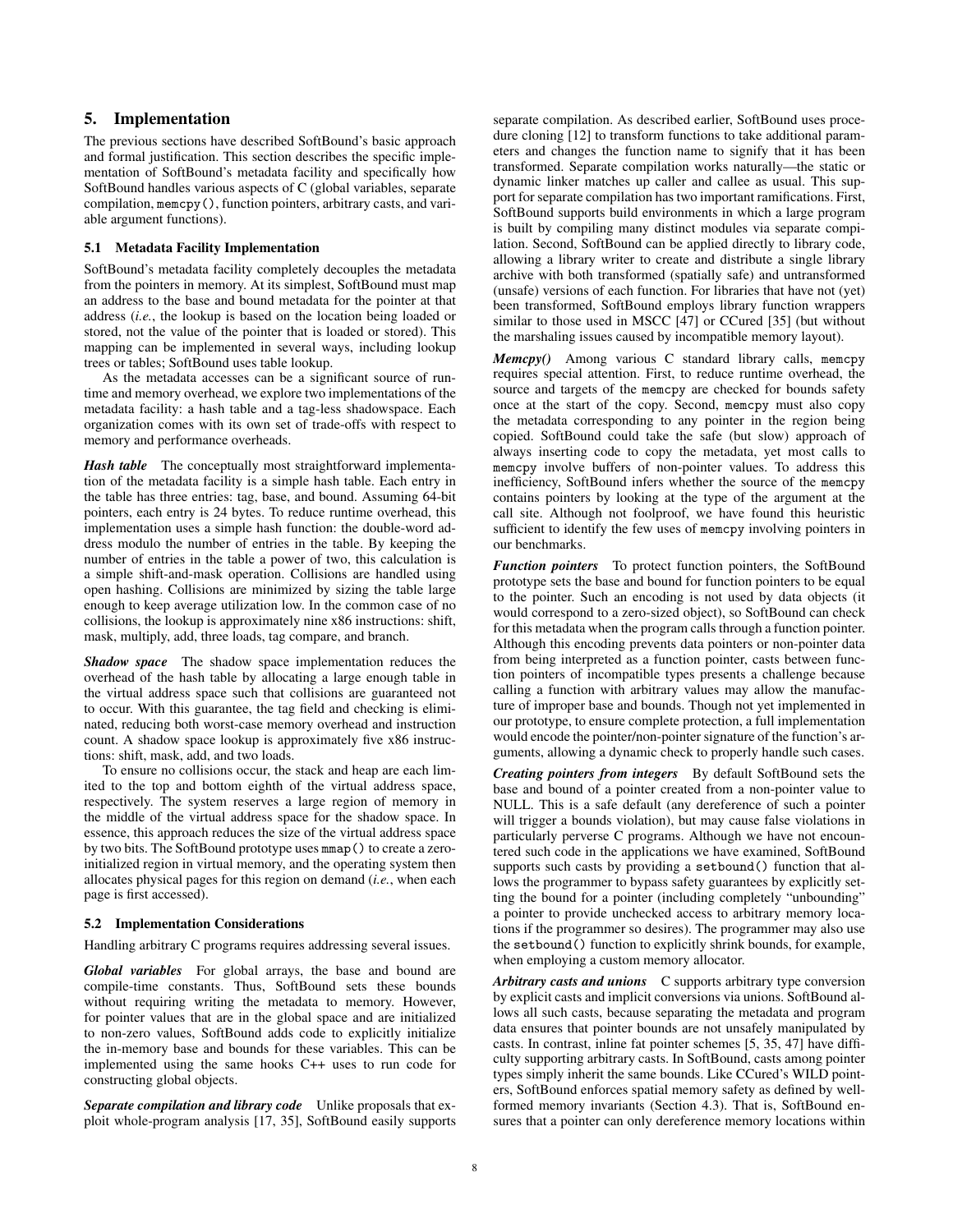its bounds, and that all those memory locations are valid; it does not provide an assurance about the types of those memory locations.

*Variable argument functions* Variable argument functions are another source of unsafe behavior of C programs. An approach to handling variable arguments functions is to introduce a safer calling convention for variable argument functions by including two extra parameters: the number of parameters passed (in bytes) and the number of pointers passed (and thus the number of extra base/bound arguments passed to the function). The va\_start and va\_arg macros could then check that neither too many arguments nor too many pointer arguments are decoded. Our SoftBound prototype does not yet implement this safer calling convention for variable argument functions.

# 6. Experiments

In this section, we describe and experimentally evaluate our prototype implementation of SoftBound. The goal of this evaluation is to (1) show SoftBound is effective in preventing spatial violations, (2) measure its runtime and memory overheads, and (3) to show SoftBound is compatible with existing C code.

#### 6.1 The SoftBound Prototype

The SoftBound prototype uses LLVM [33] version 2.4 as its foundation. SoftBound operates on LLVM's fully typed single static assignment (SSA) intermediate form. LLVM invokes the SoftBound pass after it has performed its full set of optimizations. Applying SoftBound post-optimization ensures that SoftBound's instrumentation does not prevent code optimization. Furthermore, as register promotion and other optimizations have already reduced the number of memory operations, this strategy reduces the amount of additional instrumentation introduced by SoftBound.

The SoftBound pass inserts code to (1) create a base and bound value for each pointer non-memory value in the program, (2) perform base/bound metadata manipulation prior to every memory operation that reads or writes a pointer, (3) perform a bounds check before memory operations and (4) rewrite all function calls to pass the base and bounds as was described in Section 3. To eliminate some obviously redundant checks of the same pointer, our prototype performs a simple intra-procedural dominator-based redundant check elimination. These transformations are all strictly local (intra-procedural) transformations, without using any wholeprogram type inference or alias analysis. Calls to external functions (*i.e.*, any library function that has not been SoftBound transformed) are mapped to wrapper functions.

SoftBound uses standard C functions to implement the code to access the base/bound metadata and to perform the bounds checks. The SoftBound pass invokes these routines by inserting appropriate function calls that are later forcibly inlined by subsequent LLVM passes.

After SoftBound has transformed the intermediate code, it reruns the full suite of LLVM optimizations on the instrumented code. This simplifies the SoftBound pass, because subsequent optimization passes will remove dead code and factor out common sub-expressions. To reduce compilation time in production environments, SoftBound would likely become an internal pass performed after early optimizations such as register promotion and function inlining, but before the most time-consuming optimization passes.

The SoftBound pass operates on LLVM's ISA-independent intermediate form, so the SoftBound pass is independent of any specific ISA. We selected 64-bit x86 as the ISA for evaluation due to its ubiquity. The SoftBound pass is approximately 5000 lines of C++ code, and we plan to make the SoftBound source code publicly available [43].

| <b>Attack and Target</b>             | Detection  |      |
|--------------------------------------|------------|------|
|                                      | Store-only | Full |
| Buffer overflow on stack all         |            |      |
| the way to the target                |            |      |
| Return address                       | yes        | yes  |
| Old base pointer                     | yes        | yes  |
| Function ptr local variable          | yes        | yes  |
| Function ptr parameter               | yes        | yes  |
| Longjmp buffer local variable        | yes        | yes  |
| Longjmp buffer function parameter    | yes        | yes  |
| Buffer overflow on heap/BSS/data     |            |      |
| all the way to the target            |            |      |
| Function pointer                     | yes        | yes  |
| Longjmp buffer                       | yes        | yes  |
| Buffer overflow of a pointer on      |            |      |
| stack and then pointing to target    |            |      |
| Return address                       | yes        | yes  |
| Base pointer                         | yes        | yes  |
| Function pointer variable            | yes        | yes  |
| Function pointer parameter           | yes        | yes  |
| Longjmp buffer variable              | yes        | yes  |
| Longjmp buffer function parameter    | yes        | yes  |
| Buffer overflow of pointer on        |            |      |
| heap/BSS and then pointing to target |            |      |
| Return address                       | yes        | yes  |
| Old base pointer                     | yes        | yes  |
| Function pointer                     | yes        | yes  |
| Longjmp buffer                       | yes        | yes  |

Table 3. Various synthetic attacks proposed by Wilander *et al.* [45] and SoftBound's ability to detect them with full checking and storeonly checking.

# 6.2 Effectiveness in Preventing Vulnerabilities and Bugs

To evaluate the effectiveness of SoftBound in detecting violations of spatial safety, we applied SoftBound to a suite of security violations [45] and to versions of programs with well-documented security violations [34]. SoftBound detects all the spatial violations and prevents all the security vulnerabilities in these tests without any false positives.

We use a testbed of buffer overflow attacks [45] that includes overflows on the stack, heap, and global segments to overwrite various return addresses, data pointers, function pointers, and longjmp buffers. Table 3 lists the attacks based on the technique adopted, location of the overflow, and the attack target that is used to change the control flow. SoftBound detects and prevents all these attacks in both full and store-only checking mode. Publicly available tools such as StackGuard, ProPolice, Libsafe and Libverify miss more than 50% of these test cases [45].

We also evaluated SoftBound's ability to detect spatial bugs using actual spatial errors from real programs obtained from the BugBench suite [34]: go, compress, gzip, and polymorph. These bugs are a mixture of one or more read or write overflows on the heap, stack, and globals. Table 4 lists the benchmarks and the detection ability of SoftBound and various memory checking tools. SoftBound with full checking was able to detect and prevent all of the errors. SoftBound with checking only for stores was able to detect all of the store overflows, but not the load overflows.

As a point of comparison, Table 4 also reports the efficacy of memcheck [42] and ptrcheck [36] from version 3.4.1 of Valgrind, Mudflap [21] from GCC 4.2.0, and the Jones and Kelly [29] modification to version 4.0.0 of GCC. Like SoftBound, the Jones and Kelly version of GCC detected all violations. In contrast, both Valgrind and Mudflap detect some of the violations, but they also fail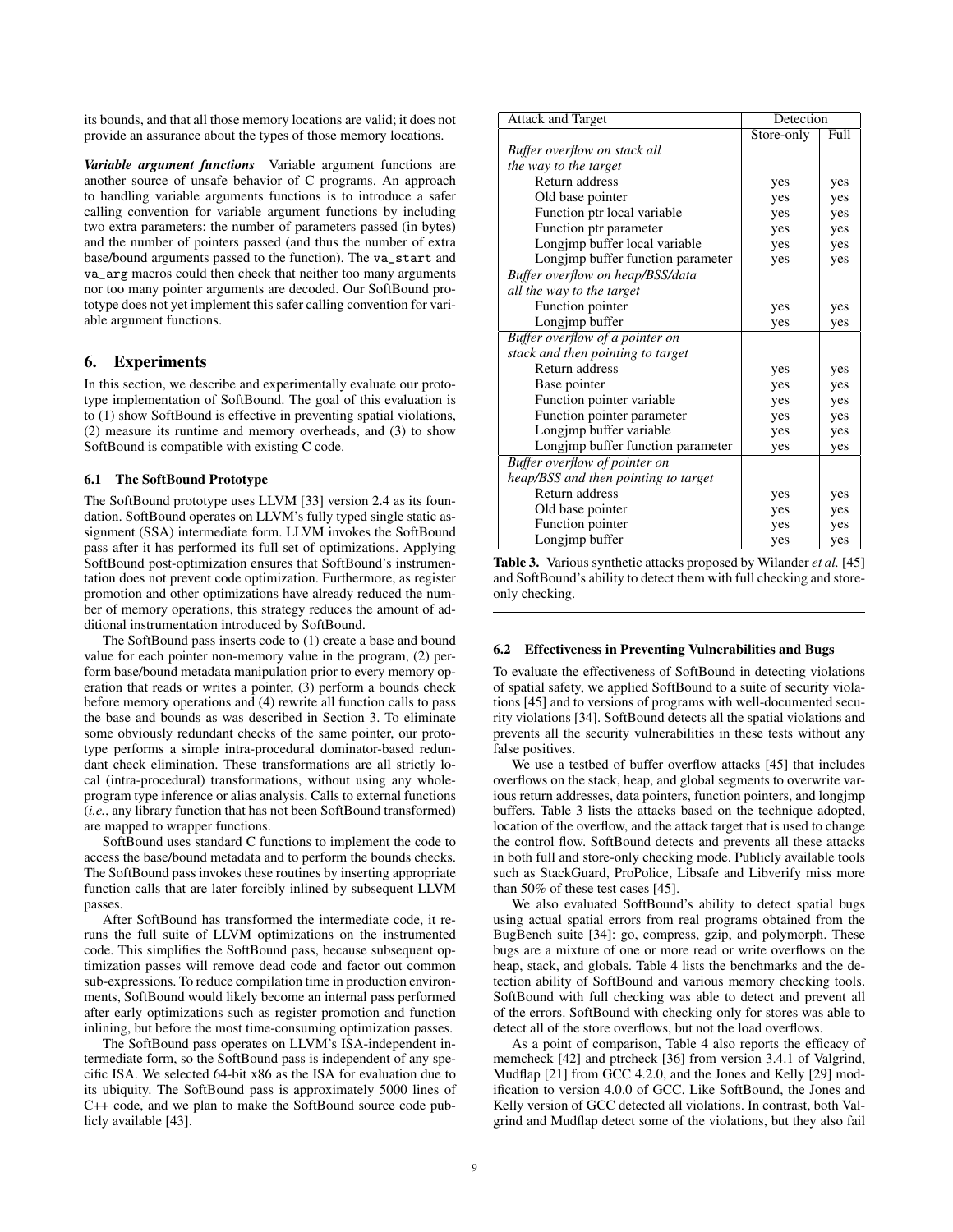|           | Violation Detected? |      |          |          |         |     |
|-----------|---------------------|------|----------|----------|---------|-----|
|           | SoftBound           |      | Valgrind |          | GCC's   | J&K |
| Benchmark | Store               | Full | memcheck | ptrcheck | Mudflap |     |
| go        | no                  | yes  | no       | no       | no      | yes |
| compress  | yes                 | yes  | yes      | yes      | yes     | yes |
| polymorph | yes                 | yes  | no       | yes      | yes     | yes |
| gzip      | yes                 | yes  | yes      | yes      | yes     | yes |

Table 4. Programs with overflows and the detection efficacy of SoftBound (store-only and full checking), Valgrind's memcheck [42], Valgrind's ptrcheck [36], GCC's Mudflap [21], and Jones and Kelly [29].

to detect violations that SoftBound detects. For example, Valgrind's memcheck tool does not detect overflows on the stack, leading to its failure to detect some of the bugs.

## 6.3 Runtime Overhead Evaluation

*Benchmarks* We used 23 benchmarks selected from the SPECint, SPECfp, and Olden benchmark suites to evaluate SoftBound's performance. The Olden benchmarks [40] were used because they have been used in the most significant prior work in this area [17, 35, 47]. Our SoftBound prototype is not yet robust enough to compile all of the C programs in the SPEC benchmark suites, but we present data for the benchmarks we examined for which SoftBound works correctly. All runs are performed on a 2.66 Ghz Intel Core 2 processor. Hardware performance counters were used to measure dynamic instruction count and cache effects.

*Benchmark characterization* One of the main sources of overhead in SoftBound is the runtime overhead of metadata accesses, which is highly dependent on the frequency of such accesses. Our experiments show that the frequency of metadata accesses varies significantly from benchmark to benchmark. Figure 2 shows the benchmarks sorted by the percentage of memory operations that load or store a pointer value. The SPEC benchmarks are dark bars; Olden benchmarks are white bars. Several of the benchmarks have metadata access ratios of less than 10%, including eleven of the sixteen selected SPEC benchmarks. In the other extreme, over half of the memory operations in several of the Olden benchmarks are loads and stores of pointers. To more easily show the correlation of metadata accesses and runtime performance, the remaining graphs will present the benchmarks in this sorted order.

*Runtime overheads of full checking* Figure 3 presents the percentage of runtime overhead of SoftBound over an uninstrumented baseline (smaller bars are better as they represent lower runtime overheads). This graph contains a pair of bars for each benchmark. The total height of each bar corresponds to the overhead of full checking using the hash table (left bar of each pair) and shadow space implementations (right bar of each pair) of the metadata facility. The average runtime overhead is 93% (for the hash table implementation) and 67% (for the shadow space implementation). For all the benchmarks these runtimes overheads are likely more than acceptable for debugging, internal and external testing, and for mission-critical applications.

The benchmarks on the left of the graph (those with a lower frequency of metadata accesses) generally have lower runtime overheads. On those benchmarks the overhead is largely due to the actual checking of the bounds, so the specific metadata encoding scheme has little impact on the overhead. The SoftBound prototype's simple dominator-based redundant check elimination does reduce the overheads of bounds checking—it reduces the overall average runtime overhead from 80% to 67%—but more advanced bounds check elimination techniques (*e.g.*, [8, 46]) would further reduce the overheads.



Figure 2. The percentage of memory operations that load or store a pointer from/to memory, thus requiring a metadata access. Benchmarks from SPEC are represented by shaded bars; Olden benchmarks are represented by white bars.

In contrast to the benchmarks on the left whose overhead was primarily dominated by bounds checks, the benchmarks on the right of the graph perform frequent metadata accesses. For these benchmarks, metadata accesses are a large source of overhead, and they are significantly impacted by the metadata encoding. The shadow space encoding outperforms the hash table encoding, sometimes substantially. For a few benchmarks (equake, 1i, and em3d), the shadow space reduces the runtime overhead by more than half.

*Runtime overhead of store-only checking* Our experiments with the security vulnerabilities reinforce the intuition that checking only stores can prevent security vulnerabilities. Moreover, in our experience, store overflow bugs are more insidious because they are harder to diagnose and the manifestation of the bug is often widely separated from the root cause location at which the memory corruption occurred. The height of just the bottom segment (stripe pattern) of each bar in Figure 3 represents the overheads for checking the bounds only for store operations. Checking only stores reduces the number of check operations. However, the number of metadata writes is unchanged, because all the same pointer metadata must be propagated through memory to check subsequent store dereferences. When using the shadow space implementation, LLVM's dead code elimination also removes many of the metadata reads (those that feed only load dereference checks). However, as the hash table implementation uses a loop, LLVM is unable to remove the metadata reads. As a result, in the current SoftBound prototype, store-only checking benefits the hash table implementation less than the shadow space implementation, for average runtime overheads of 54% and 22%, respectively. Furthermore, the runtime overhead of store-only checking using the shadow space is less than 15% for more than half of the benchmarks, which is likely low enough for production code.

*Dynamic instruction count overhead* Figure 4 is similar in form to the previous figure, except it shows the dynamic instruction count overheads (rather than execution time overhead) for the various configurations. This graph confirms that accessing the hash table shadow space executes more instructions than the shadow space implementation. In most cases, this larger number of instructions is the primary source of additional overhead of the hash table implementation.

The dynamic instruction count overheads are highly correlated with the runtime overheads, but the dynamic instruction count is generally much larger than the corresponding runtime overhead. On average SoftBound's full checking increases the instruction count by 173% (hash table) and 133% (shadow space), which is almost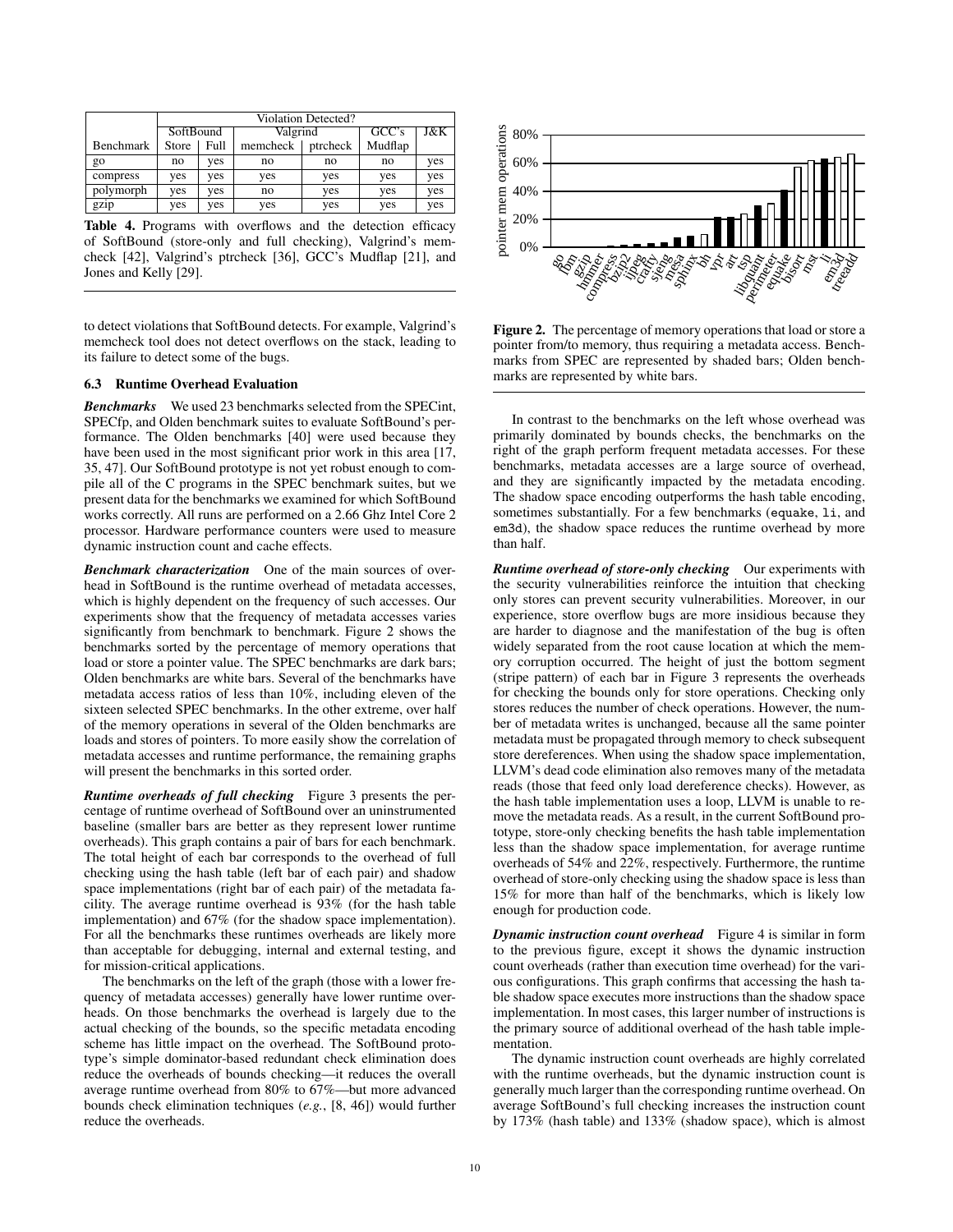

Figure 3. Normalized execution time overhead of SoftBound with full checking and store-only checking with two metadata organizations.



Figure 4. Dynamic instruction overhead of SoftBound.

double the runtime overheads. This data implies that the *instruction per cycle* (IPC) is higher when executing code instrumented by SoftBound.

In essence, SoftBound's metadata manipulation and bounds checking add to the instruction count, but they also increase the available *instruction-level parallelism* (ILP). The dataflow subgraph of base and bound metadata manipulations is disjoint from the dataflow graph of the original program computation. These manipulations are also not on the control-flow critical path of the program's execution, assuming the processor correctly predicts both (1) the never-taken branch that is part of the bounds check and (2) the rarely-taken branch as part of the hash table tag check. The Intel Core 2 processor we used for these experiments is a dynamically scheduled processor with a large instruction window and sophisticated branch predictor that can execute up to four micro-operations per cycle. As few programs have enough ILP to sustain four-wide execution, some of the instructions added by SoftBound are executed "for free" by the unused execution capacity. For example, hardware performance counters report that the benchmark lbm has a high data cache miss rate of one miss every 20 instructions. The resulting low IPC (just 0.22) provides plenty of spare execution capacity to hide SoftBound overheads, which explains lbm's runtime overhead of only 3% while its instruction execution overhead is 82%.

This finding has several ramifications. First, today's sophisticated processors are partly responsible for the low overheads exhibited by SoftBound. Second, the runtime overhead of spatial safety enforcement will be higher when running on low-cost powerefficient processors commonly used in mobile devices and embedded systems. Third, if SoftBound or any of the other proposals for enforcing spatial safety become widely adopted, it could significantly impact the tradeoffs in the design of microprocessors. Conversely, future microprocessor designs could significantly positively or negatively impact the runtime overheads of enforcing spatial safety for C programs.

*Memory overheads* One cost of SoftBound is that its disjoint metadata increase the program's memory footprint. Figure 5 shows the normalized memory overheads based on the total number of 4KB pages touched during the entire execution for SoftBound with both the hash table and the shadow space encoding. For programs with many linked data structures (and thus many in-memory pointers), the worst-case memory footprint overhead can be as high as 300% for the hash table (one 24-byte entry for each 64 bits of memory) or 200% for the shadow space (one 16-byte entry for each 64 bits of memory). However, the memory overhead for many benchmarks is much lower. The average memory overheads are 87% and 64%, respectively. The hash table in these experiments is sized to be large enough maintain metadata for every allocated memory location with few collisions in the table, effectively trading space to reduce instruction count overheads. A smaller hash table would have the reverse effect.

*Cache effects* Another impact of SoftBound's metadata is additional cache misses and cache capacity pressure. Figure 5 plots the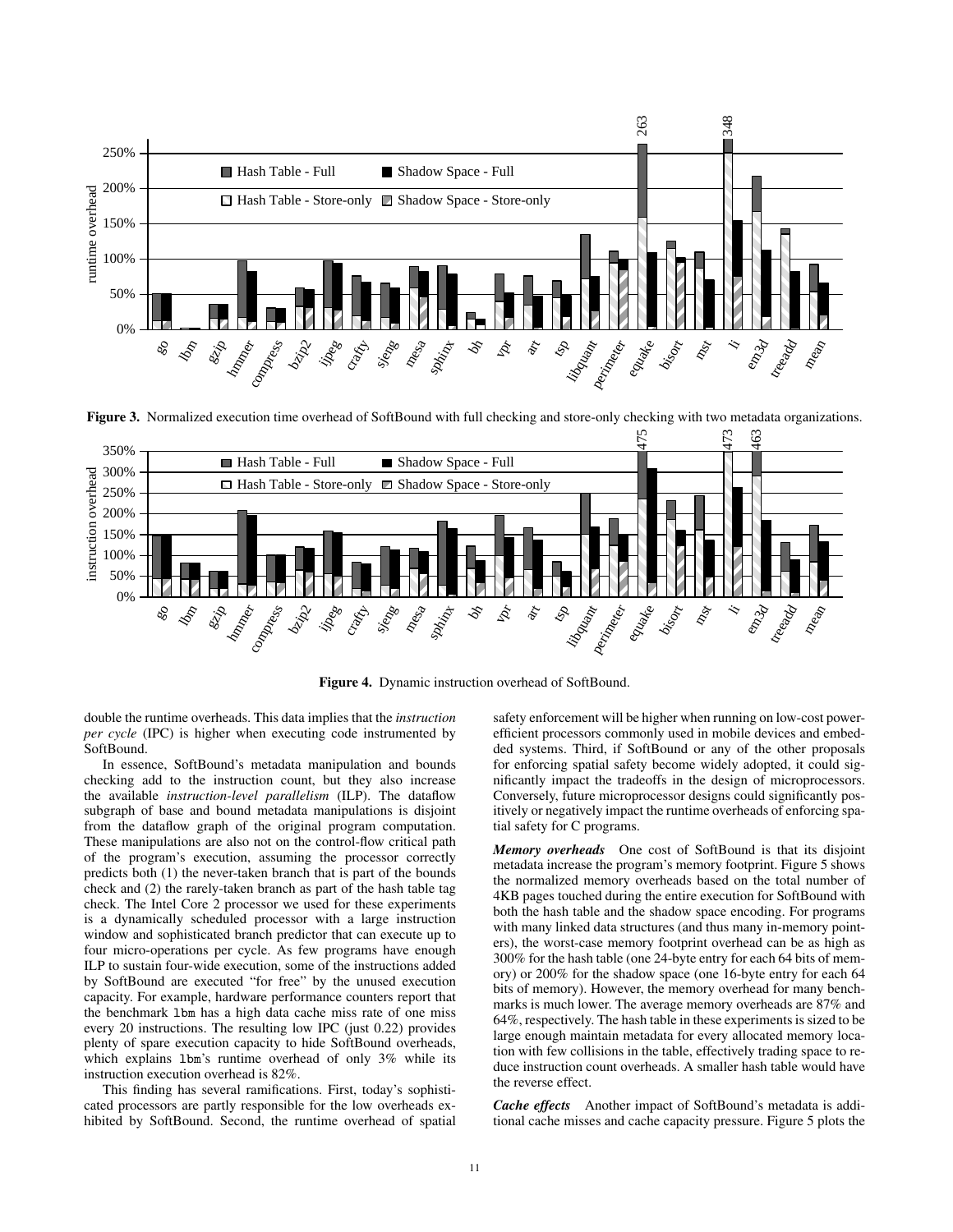

Figure 5. Memory footprint overhead for various benchmarks



Figure 6. Data cache misses per 1000 base instructions for various benchmarks.

miss rate of the processor's 32KB first-level data cache. The miss rates are given as misses for every thousand instructions executed *by the baseline non-SoftBound execution*, which prevents differences in the number of dynamic instructions executed by the four SoftBound configurations from obfuscating the data. The horizontal line across each pair of bars represents the miss rate of the baseline execution. The benchmarks with few metadata accesses (those on the left of the graph) show no difference in the baseline misses and the misses for the SoftBound configurations (*i.e.*, the horizontal line is at the top of the stack of bars). For the benchmarks with more frequent metadata accesses (those on the right side of the graph) show an increase in the number of cache misses. In some cases, the miss rate more than doubles (*e.g.*, bh, bisort, mst, li). Unsurprisingly, the benchmarks with high baseline miss rates and with significantly more misses also have high runtime overheads. The hash table implementation shows little difference in miss rates between full and store-only checking, because few metadata loads are eliminated (as was discussed above).

## 6.4 Source Code Compatibility Case Studies

To evaluate our claim that SoftBound is highly compatible with existing source code and interfaces well with existing libraries, we applied SoftBound to two network server applications: a fully-functional FTP server (tinyftp-0.2) and high-performance web server with CGI support from NullLogic (nhttpd-0.5.1). The NullLogic HTTP server is multithreaded and capable of handling thousands of simultaneous connections. SoftBound successfully transformed these network applications without requiring any source code modifications and no false positives during program execution. Apart from these network applications, SoftBound also successfully transformed the 23 benchmarks used in the performance evaluation. In total, these benchmarks and network

servers are approximately 272K total lines of code, all of which were successful transformed, further supporting SoftBound's source code compatibility claim.

#### 6.5 Performance Comparison to Related Approaches

Table 5 reports the overhead of two publicly available compilerbased object-based implementations. The overheads are generally much higher than SoftBound's overhead: 12.1x, 24.1x and 7.7x for Jones and Kelly, Mudflap with full checking and MudFlap with store only checking respectively. Table 5 also includes the overheads of two memory checking tools Valgrind, which are based on dynamic binary instrumentation.

CCured [35] and MSSC [47] are two pointer-based schemes closely related to SoftBound. CCured has low runtime overheads, ranging from 3% to 87% [35]. CCured's whole-program type inference statically removes many metadata manipulations, resulting in overheads that are lower on average than SoftBound. However, on benchmarks whose overhead is dominated by dereference bounds check overhead (*e.g.*, the SPEC benchmark compress), SoftBound and CCured have similar overheads. Furthermore, applying CCured to a program requires non-trivial changes to the source code. Although some of the changes are simple, restructuring a program to avoid all casts that cause WILD pointers may require extensive code changes such as runtime type information annotations and tagged unions —or ultimately giving up on complete safety by marking casts as trusted [35]. Lu *et al.* used CCured to investigate its bug detection ability and have described these code modifications as "moderate" to "hard" and ultimately failed to apply CCured to one benchmark [34].

MSCC [47] has higher overheads than CCured, partly because it eschews whole-program analysis (as does SoftBound). When configured to perform only spatial safety checking, MSCC's overheads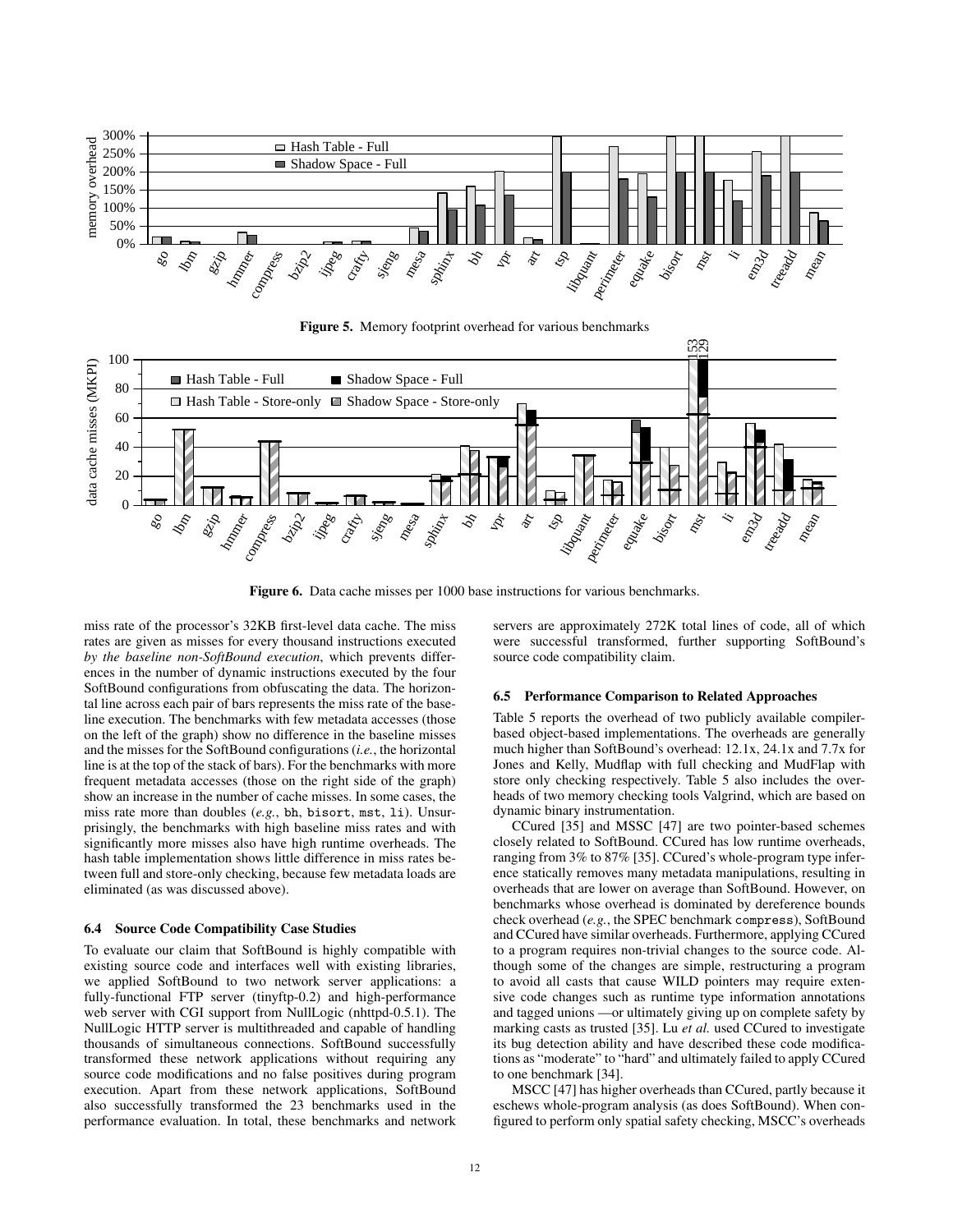|                  | J&K    | Mudflap |        | Valgrind |          |
|------------------|--------|---------|--------|----------|----------|
| <b>Benchmark</b> |        | Store   | Full   | memcheck | ptrcheck |
| go               | 28.3x  | 300.4x  | 316.0x | 19.8x    | 98.5x    |
| <b>lbm</b>       | 4.8x   | 1.4x    | 1.9x   | 4.6x     | 12.0x    |
| gzip             | 9.9x   | 2.1x    | 2.8x   | 19.1x    | 86.1x    |
| hmmer            |        | 2.5x    | 4.8x   | 13.8x    | 86.4x    |
| compress         | 14.1x  | 1.5x    | 3.5x   | 12.8x    | 54.1x    |
| bzip2            | 17.3x  | 8.9x    | 10.3x  | 13.8x    | 75.0x    |
| ijpeg            | 40.1x  | 69.4x   | 71.1x  | 16.2x    | 95.3x    |
| crafty           | 13.9x  | 166.9x  | 170.2x | 41.3x    | 209.2x   |
| sjeng            | 25.7x  | 19.8x   | 19.8x  | 27.3x    | 27.3x    |
| mesa             | 31.8x  | 193.9x  | 197.0x | 35.5x    | 154.0x   |
| sphinx           | 24.8x  | 4.7x    | 43.8x  | 24.4x    | 61.5x    |
| bh               | 32.4x  |         |        | 14.4x    | 62.7x    |
| vpr              | 25.5x  | 2.5x    | 9.6x   | 21.9x    | 130.1x   |
| art              | 242.4x | 2.9x    | 91.1x  | 16.9x    | 49.2x    |
| tsp              | 9.0x   | 2.7x    | 15.9x  | 24.2x    | 93.7x    |
| libquant         | 35.5x  | 3.0x    | 118.5x | 12.7x    | 66.7x    |
| perimeter        | 10.8x  | 6.1x    | 13.1x  | 14.9x    | 73.6x    |
| equake           | 4.5x   | 28.4x   | 208.1x | 13.3x    | 70.7x    |
| bisort           | 18.3x  | 23.3x   | 32.5x  | 9.4x     | 37.0x    |
| mst              | 22.4x  | 1.9x    | 11.2x  | 3.8x     | 11.1x    |
| li               | 22.7x  | 20.0x   | 20.0x  | 27.8x    | 176.1x   |
| em <sub>3d</sub> |        | 6.7x    | 40.1x  | 13.1x    | 58.6x    |
| treeadd          | 7.5x   | 7.1x    | 756.4x | 44.2x    |          |
| Average          | 12.1x  | 7.7x    | 24.1x  | 16.7x    | 65.8x    |

Table 5. Runtime overhead of Jones & Kelly [29], Mudflap [21] with store only and complete checking, Valgrind's memcheck [42] and, Valgrind's ptrcheck [36]. Entries with "—" indicate an internal compiler error, spurious runtime exceptions, or trials discarded because of extremely long runtimes.

range from 15% to 185% with an average overhead of 68% [47]. Our own experimentation with MSCC and the published results indicate that SoftBound's overhead is generally similar to or somewhat lower than MSCC's overhead on common benchmarks.

# 7. Additional Related Work

Many other approaches other than enforcing full spatial safety have been explored for detecting and diagnosing bounds violations or preventing bounds-related security vulnerabilities. Many static analyses that detect buffer overflows have been proposed, including using abstract interpretation [7, 20] and integer programming [22]. Static analysis has also been coupled with lightweight programmer or inferred annotations (*e.g.*, [11, 26]). Static checking tools generally either have false positives or false negatives (they are incomplete), but are certainly useful complementary techniques to dynamically enforced spatial memory safety.

Other approaches monitor control flow transfers [30], ensure control flow integrity [3], or enforce dataflow integrity based on reaching definition analysis calculated statically [10]. Pointer analysis can also be used to compute the approximate set of objects written by each instruction [4]. In all four cases, these properties are checked dynamically, but neither strategy directly enforces memory safety. Probabilistic memory safety approaches, such as DieHard [6], prevent many security vulnerabilities in the heap by using a randomized runtime system and achieving probabilistic memory safety by approximating to an infinite size heap.

# 8. Conclusion

SoftBound is a compile time transformation system to provide spatial safety for the C programming language without changes to the source code. SoftBound accomplishes this using a pointer-based approach with a disjoint metadata space. Further, the mechanized formal proof shows SoftBound's metadata propagation is sufficient to provide spatial safety even for programs with arbitrary casts.

We experimentally verified SoftBound's ability to catch spatial violations using real benchmarks with overflows and a suite of security vulnerabilities. We found that SoftBound successfully transformed several benchmarks and two network daemons (around 272K lines of code total) with no source code modifications. Soft-Bound's performance overhead is 67% and 22% on an average in its full and store-only checking modes, respectively. SoftBound's store-only checking mode has less than 15% overhead for more than half of the benchmarks. This runtime overhead is likely low enough to be employed in production code, giving SoftBound the potential to substantially improve the security and robustness of real-world software systems.

## Acknowledgments

The authors thank Vikram Adve, Joe Devietti, Andy Glew, Dan Grossman, and Jeff Vaughan for comments on this work. We thank the LLVM developers for answering our LLVM questions, Shan Lu for the BugBench code, John Wilander for the dynamic security testbench, Nachiket Kapre for help with hardware performance counters, and Wei Xu for help with MSCC. This paper is based upon work supported in part by NSF (National Science Foundation) awards CNS-0524059, CCF-0644197, and CCF-0810947, Defense Advanced Research Projects Agency (DARPA) contracts RA06- 46 and FA8650-07-C-7743, and donations from Intel Corporation. Any opinions, findings and conclusions or recommendations expressed in this paper are those of the authors and do not necessarily reflect the views of NSF, DARPA, or Intel.

# References

- [1] Adobe Reader vulnerability exploited in-the-wild, 2008. http://www.trustedsource.org/blog/118/Recent-Adobe-Readervulnerability-exploited-in-the-wild.
- [2] Adobe Security Advisories: APSB08-19, Nov. 2008. http://www.adobe.com/support/security/bulletins/apsb08-19.html.
- [3] M. Abadi, M. Budiu, Ú. Erlingsson, and J. Ligatti. Control-Flow Integrity. In *Proceedings of the 10th ACM Conference on Computer and Communications Security*, Nov. 2005.
- [4] P. Akritidis, C. Cadar, C. Raiciu, M. Costa, and M. Castro. Preventing Memory Error Exploits with WIT. In *Proceedings of the 2008 IEEE Symposium on Security and Privacy*, 2008.
- [5] T. M. Austin, S. E. Breach, and G. S. Sohi. Efficient Detection of All Pointer and Array Access Errors. In *Proceedings of the SIGPLAN 1994 Conference on Programming Language Design and Implementation*, June 1994.
- [6] E. D. Berger and B. G. Zorn. DieHard: Probabilistic Memory Safety for Unsafe Languages. In *Proceedings of the SIGPLAN 2006 Conference on Programming Language Design and Implementation*, June 2006.
- [7] B. Blanchet, P. Cousot, R. Cousot, J. Feret, L. Mauborgne, A. Miné, D. Monniaux, and X. Rival. A Static Analyzer for Large Safety-critical Software. In *Proceedings of the SIGPLAN 2003 Conference on Programming Language Design and Implementation*, June 2003.
- [8] R. Bodík, R. Gupta, and V. Sarkar. ABCD: Eliminating Array Bounds Checks on Demand. In *Proceedings of the SIGPLAN 2000 Conference on Programming Language Design and Implementation*, June 2000.
- [9] H.-J. Boehm. Space Efficient Conservative Garbage Collection. In *Proceedings of the SIGPLAN 1993 Conference on Programming Language Design and Implementation*, June 1993.
- [10] M. Castro, M. Costa, and T. Harris. Securing Software by Enforcing Data-Flow Integrity. In *Proceedings of the 7th USENIX Symposium on Operating Systems Design and Implementation*, Nov. 2006.